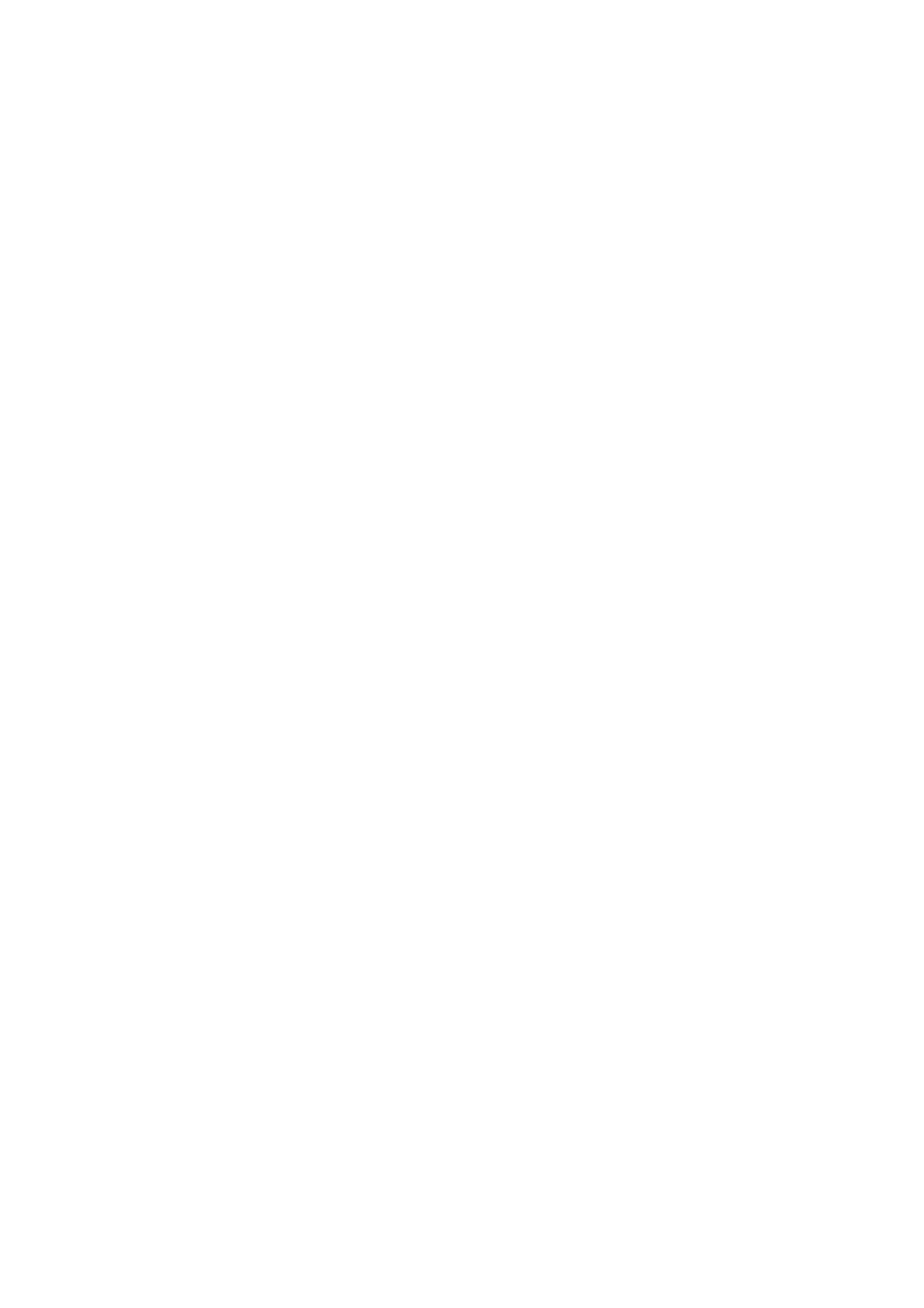## **Table of Contents**

| 1. |                                                     |    |
|----|-----------------------------------------------------|----|
| 2. |                                                     |    |
| 3. |                                                     |    |
| 4. |                                                     |    |
|    | 4.1. Recent National Accounts Revisions             | 8  |
|    | 4.2. The Product Detail of the 2005 Revision        | 9  |
|    | 4.3. Revising the Existing Supply and Use Tables    | 9  |
|    | 4.4. Estimating the Missing Supply and Use Tables   | 10 |
| 5. |                                                     |    |
| 6. |                                                     |    |
| 7. |                                                     |    |
| 8. |                                                     |    |
|    | 8.1. Supply and Use Tables in Current Prices        | 16 |
|    | 8.2. Valuation Tables and Use Table at Basic Prices | 17 |
|    | 8.3. Imported and Domestic Use Tables               | 20 |
|    | 8.4. Supply and Use Tables at Constant Prices       | 22 |
| 9. |                                                     |    |
|    |                                                     |    |
|    |                                                     |    |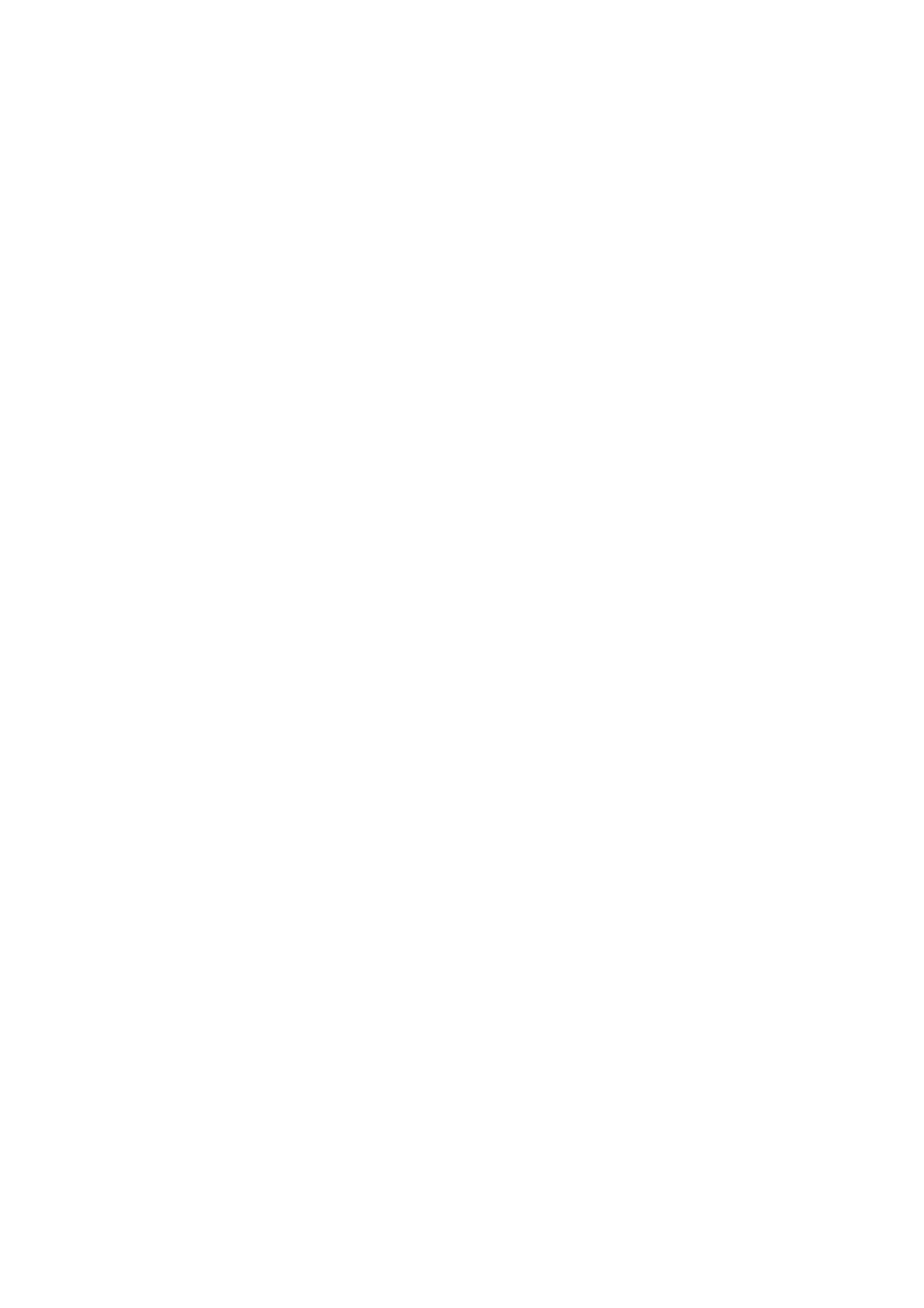### **1. Introduction**

This paper presents the methodology for the compilation of a time series of current and constant price supply and use tables for Belgium over the period 1995-2002. Those industry by product tables that provide detailed information on the production processes of an economy have been put together at the Federal Planning Bureau based on several existing tables and data received from the National Bank of Belgium (NBB). Such a complete time series of supply and use tables for this period did not exist so far for Belgium. The aim of this paper is thus to make the methodology transparent by briefly describing the stages of the compilation without producing an overload of methodological detail.

The work on this time series of supply and use tables at the Federal Planning Bureau was initiated by the participation in the EUKLEMS project, which is a research project funded by the  $6<sup>th</sup>$ Framework Programme of the European Commission's DG Research.1 The aim of this project is to create a database for all EU member states that allows to analyse productivity trends at the industry level over the period 1970-2004. The acronym EUKLEMS stands for the various input measures used in determining productivity: capital (K), labour (L), energy (E), materials (M) and services (S). The last three are intermediate inputs for which data by industry can only be found in supply and use tables. Therefore, it became necessary to supply the productivity database of the project with a time series of supply and use tables.<sup>2</sup>

As the Belgian partner in the EUKLEMS consortium, it was the task of the Federal Planning Bureau to provide the Belgian data for the productivity database. The demands in terms of supply and use tables for the database were as follows: ideally, those tables should cover the period 1970-2004 in current and constant prices, they should respect national accounts totals and their latest revisions, and their industry and product breakdown should at least correspond to the EUK72 classification defined by the consortium3. Fulfilling those maximum requirements proved impossible for Belgium, mainly in terms of the period covered.

The data situation in Belgium at the outset of the project can be briefly summed up as follows. On the one hand, for the period 1970-1994, there were no supply and use tables and even national accounts data were scarce. On the other hand, for the period 1995-2004, all the required national accounts totals were available and current price supply and use tables did exist for the years 1995, 1997 and 1999-2002. The latter had been constructed by the NBB. Moreover, constant price supply and use tables had never been produced for Belgium. This brought us to the conclusion that, for Belgium, only a series of tables covering the period 1995-2002 was feasible4.

<sup>1</sup> For more detailed information on the EUKLEMS project, see www.euklems.net.

<sup>2</sup> This was part of Work Package 1 of the project: 'Inter-industry Accounts'.

The EUK72 classification is slightly more detailed than the 2-digit level of the NACE Rev.1.1. See appendix.

<sup>&</sup>lt;sup>4</sup> The years 2003 and 2004 were also excluded since the NBB has not yet completed the compilation of the current price supply and use tables for those years.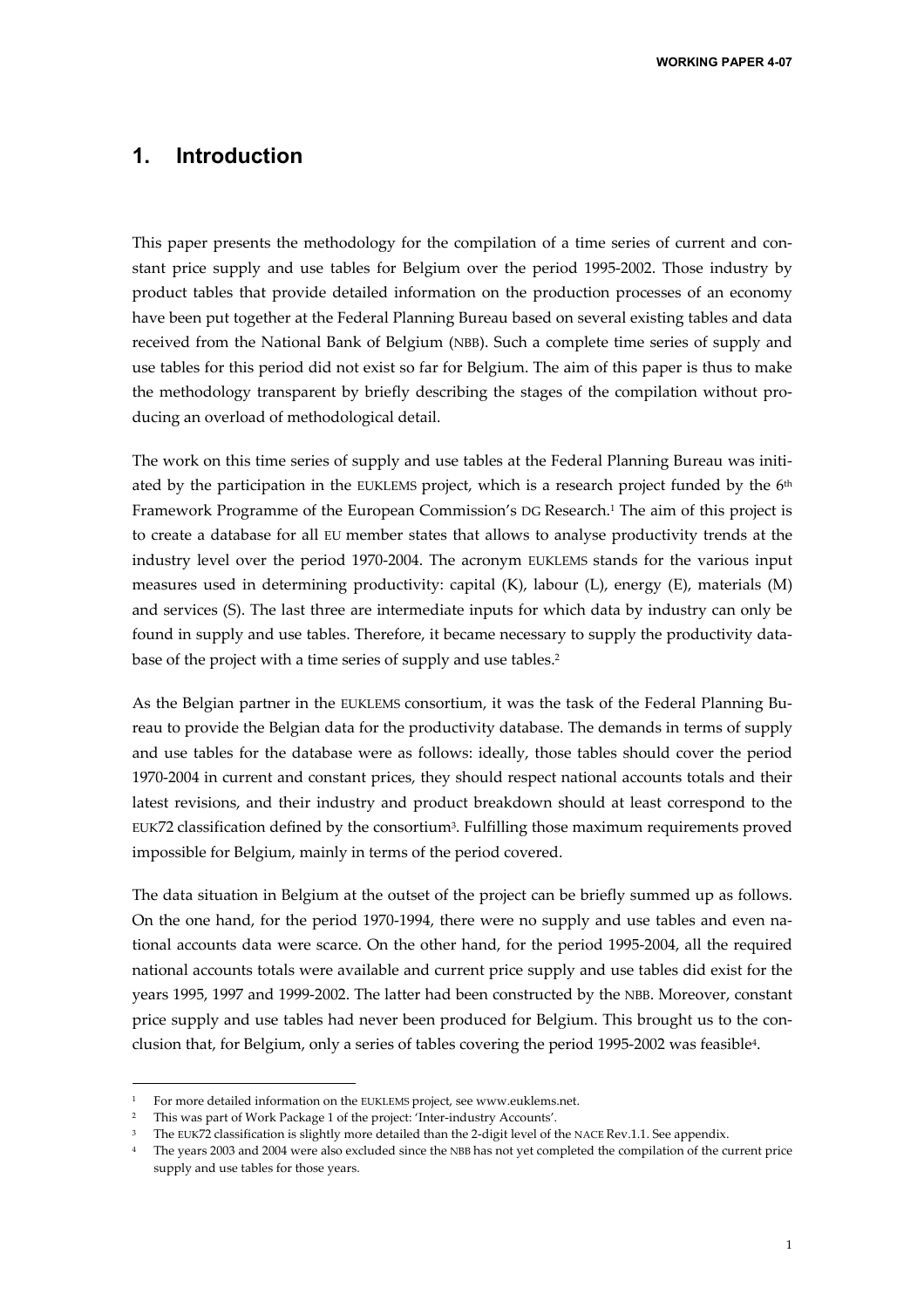In addition, the existing tables were mostly not up-to-date anymore. In the wake of the major national accounts revision of 2005, the NBB did produce revised current price supply and use tables for 2001 and 2002<sup>5</sup>, but did not revise the older tables of 1995, 1997, 1999 and 2000. In order to respect the underlying principles of the 2005 revision and the revised national accounts data, it was necessary to adapt those older tables. In the autumn of 2006, the NBB introduced another major revision of the Belgian national accounts. At that moment, our work on the tables for 1995-2002 according to the 2005 revision was already finished. The tables of this time series then had to be adapted mechanically to the 2006 revision.

Furthermore, the working format of the supply and use tables constructed by the NBB comprises a breakdown into 120 industries and 320 products<sup>6</sup>. The industry totals in the national accounts are available for the same 120 industries. However, this is not detailed enough to obtain, through simple aggregation, supply and use tables in an industry and product breakdown corresponding to the EUK72 classification as required for the database of the EUKLEMS project. Indeed, several of the 120 industries and one of the 320 products of the working format still had to be split.

To sum it all up, our tasks for the compilation of the current price tables for 1995-2002 consisted in splitting some industries and one product, adapting the existing tables to the latest national accounts and estimating the tables for the missing years. Further work was required to obtain constant price tables for 1995-2002. The sequential approach proposed in the UN input-output manual7 allows to deflate existing current price tables. But beforehand, the use tables must be converted from purchasers' prices to basic prices so as to eliminate the distorting impact of margins, taxes and subsidies on prices and to deflate both supply and use tables valued at a common price concept. Moreover, given the availability of separate price indices for domestic output and imports, it is necessary to compute use tables for domestic output and for imports. The last stage is then the deflation in order to obtain the constant price tables. In terms of the methods and results, it is noteworthy that all work was carried out in close cooperation with the NBB and that the tables produced comply with the national accounts and to a large extent also the methods used by the NBB for compiling supply and use tables, but they are not official data.

The outline of this paper closely follows this work programme. Chapter 2 contains a definition and general explanation of supply and use tables. In Chapter 3, the methodology for the breakdown of industries and products is explained. Chapter 4 describes the most recent national accounts revisions, the way the existing current price supply and use tables are adapted to those revisions, and the methodology used for the estimation of the missing current price tables. Details on the use tables at basic prices are given in Chapter 5, while Chapter 6 deals with the calculation of domestic and imported use tables. Chapter 7 covers the deflation. Finally, Chapter 8 illustrates the data that have been generated, and Chapter 9 concludes.

<sup>5</sup> See NAI (2006b).

<sup>6</sup> The Belgian supply and use tables are produced in the so-called SUT classification. This classification will be referred to again and explained in chapter 2.

See United Nations (1999).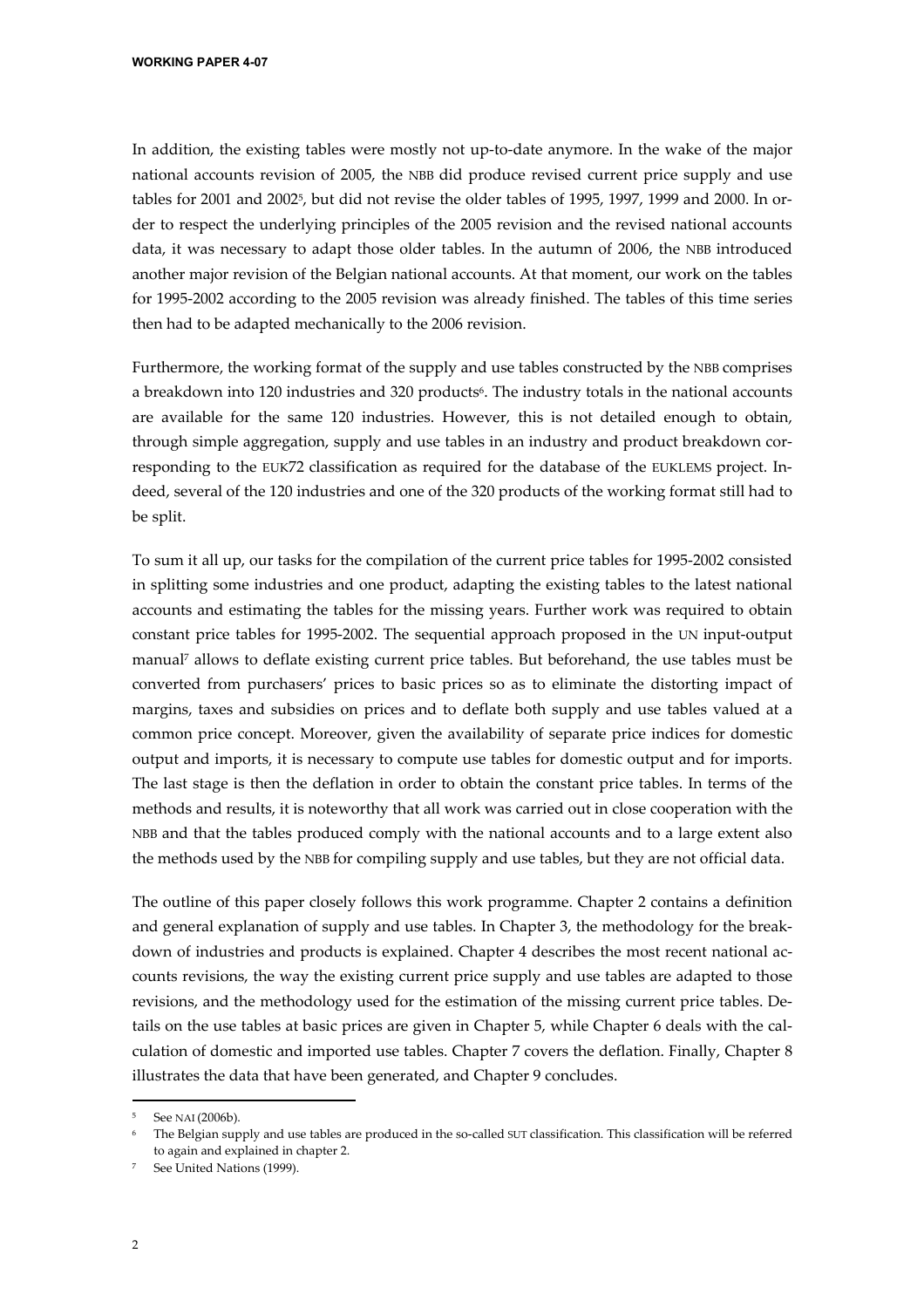## **2. Supply and Use Tables: a General Description**

The concept of supply and use tables has been introduced in the European System of Accounts8 in 1995 (ESA 1995). Supply and use tables are two industry (columns) x product (rows) matrices describing in detail the domestic production processes and the transactions in products of an economy. They show how the output of industries is broken down by types of products and how the domestic and imported supply of goods and services is allocated among various intermediate and final uses. The use table also shows the industry structure of production costs and income generated.

The working format of the Belgian supply and use tables distinguishes about 120 industries specified in terms of the NACE Rev.1.1 and 320 products specified in terms of the CPA. This classification used for the working format has been defined by the NBB and is referred to as SUT classification.

In the supply table, the supply of goods and services is broken down by product and by origin, making a distinction between domestic output by industries and imports.

|                   | Industries (NACE)                                       | Σ | Imports | Total supply<br>at basic prices | Trade and<br>transport margins | Taxes less<br>subsidies<br>on products | Total supply<br>at purchasers'<br>prices |
|-------------------|---------------------------------------------------------|---|---------|---------------------------------|--------------------------------|----------------------------------------|------------------------------------------|
| Products<br>(CPA) | Output by product<br>and by industry at<br>basic prices |   |         |                                 |                                |                                        |                                          |
|                   | Total output by<br>industry                             |   |         |                                 |                                |                                        |                                          |

#### **Table 1 - A supply table at basic prices**

Source: ESA 1995.

The use table details the use of goods and services by product and by type of use, namely intermediate and final consumption, gross capital formation and exports. In addition, the use table reports the industry breakdown of gross value added: compensation of employees, other net taxes on production, net operating surplus (plus net mixed income) and consumption of fixed capital<sup>9</sup>.

j

See Eurostat (1996).

Value added components are also referred to as primary inputs.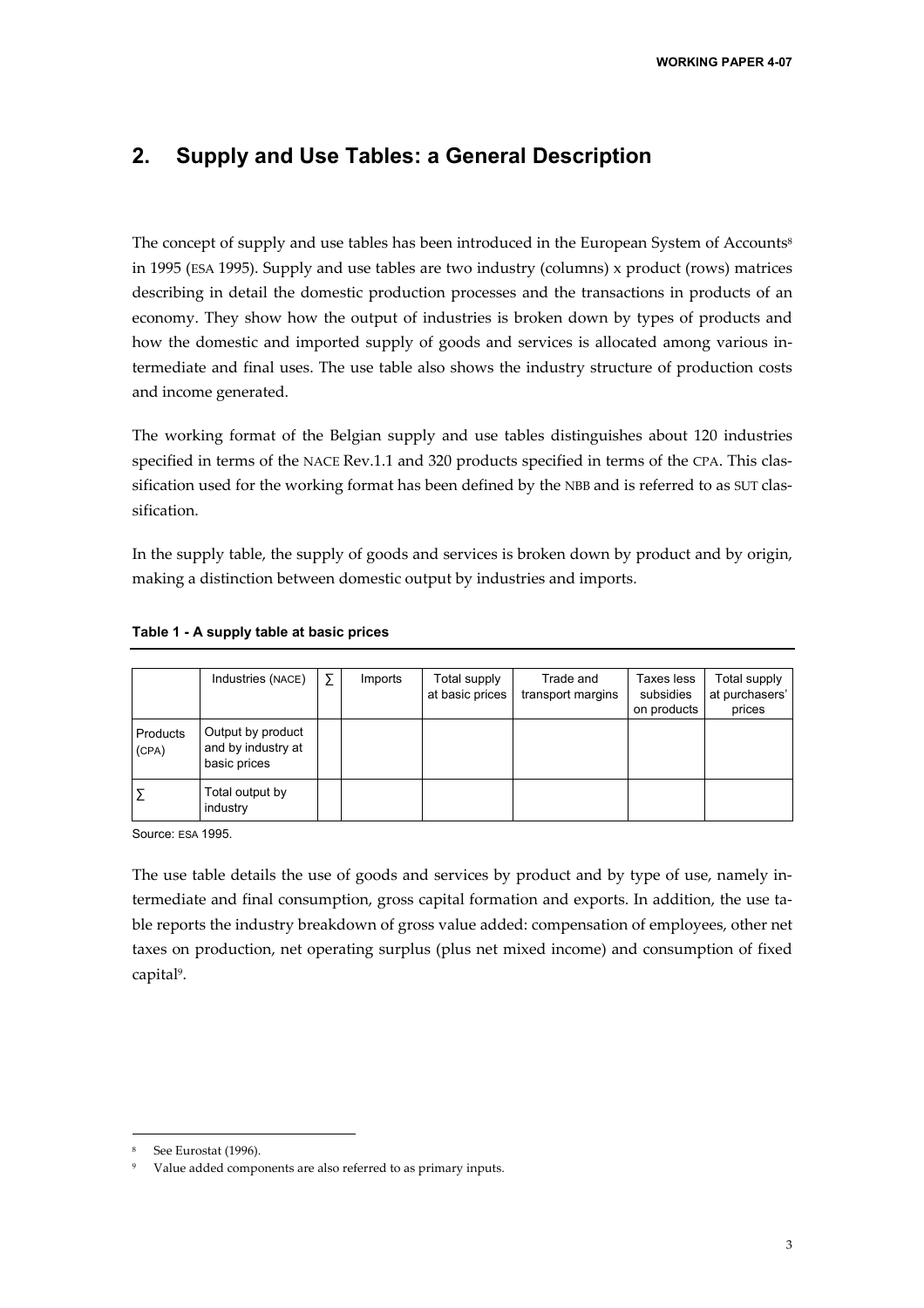|                                    | Industries (NACE)                                                               | Σ | Final uses at purchasers' prices                                                                                                                                                           | Σ | Total use at          |
|------------------------------------|---------------------------------------------------------------------------------|---|--------------------------------------------------------------------------------------------------------------------------------------------------------------------------------------------|---|-----------------------|
|                                    |                                                                                 |   |                                                                                                                                                                                            |   | purchasers'<br>prices |
| Products<br>(CPA)                  | Intermediate consumption<br>by product and by industry<br>at purchasers' prices |   | Final consumption expenditure:<br>by households<br>by government<br>by non-profit institutions serving<br>households<br>Gross fixed capital formation<br>Changes in inventories<br>Exports |   |                       |
| Σ                                  | Total intermediate<br>consumption by industry                                   |   | Total final uses by type                                                                                                                                                                   |   | Total use             |
| Compensation of employees          | Components of value                                                             |   |                                                                                                                                                                                            |   |                       |
| Other net taxes on produc-<br>tion | added by industry                                                               |   |                                                                                                                                                                                            |   |                       |
| Consumption of fixed capital       |                                                                                 |   |                                                                                                                                                                                            |   |                       |
| Operating surplus, net             |                                                                                 |   |                                                                                                                                                                                            |   |                       |
| Σ                                  | Value added by industry                                                         |   |                                                                                                                                                                                            |   |                       |
| Σ                                  | Output at basic prices by<br>industry                                           |   |                                                                                                                                                                                            |   |                       |

#### **Table 2 - A use table at purchasers' prices**

Source: ESA 1995.

The supply table is valued at basic prices while the use table is valued at purchasers' prices<sup>10</sup>. The purchasers' price is the price actually paid by the purchaser for the product. It includes the basic price plus any distribution margins and any net taxes on products. In order to make total supply comparable to total use by product, the supply table contains two additional columns - trade and transport margins by product and taxes less subsidies by product - showing the transition of supply at basic prices to supply at purchasers' prices.

The balancing process between supply and use requires both tables to be valued at the same prices. In practice, the use table at purchasers' prices is converted into a use table in which the flows are valued at basic prices. This transition requires the estimation of a series of tables on trade and transport margins and on taxes less subsidies on products. These tables are referred to as valuation matrices.

For analytical purposes, it is often necessary to know whether the goods and services used are produced domestically or imported. This is why two additional use tables are estimated: the use table for imported products and the use table for domestically produced goods and services.

 $10$  Imports are valued at the cost-insurance-freight (c.i.f.) price at the border of the importing country and exports are valued free on board at the border of the exporting country (f.o.b.). Henceforth, we will refer to basic prices to mean basic/c.i.f. prices and purchasers' prices to mean purchasers'/f.o.b. prices.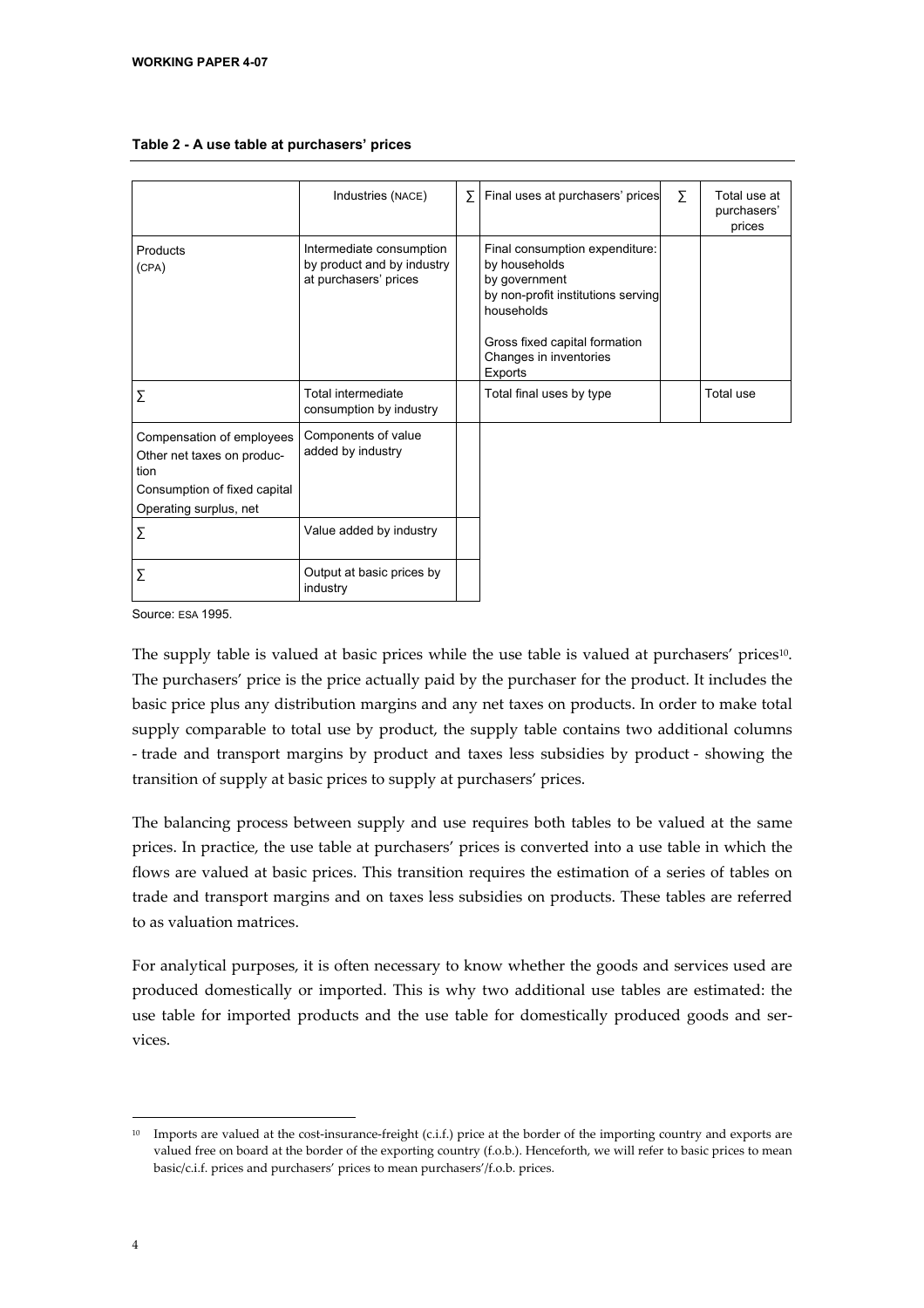## **3. The Breakdown of Industries and Products**

The working format of the existing Belgian supply and use tables with its 120 industries is not detailed enough to obtain all industries of the EUK72 classification directly or through simple aggregation. Several industries of the so-called SUT classification of those supply and use tables have to be split in order to obtain the industries of the EUK72 classification listed below <sup>11</sup>:

- 313: Insulated wire (31.3)
- 31x: Other Electrical machinery and apparatus nec (31.1, 31.2, 31.4, 31.5 and 31.6)
- 321: Electronic valves and tubes (32.1)
- 322: Telecommunication equipment (32.2)
- 323: Radio and television receivers (32.3)
- 331t3: Scientific instruments (33.1, 33.2 and 33.3)
- 334t5: Other instruments (33.4 and 33.5)
- 351: Building and repairing of ships and boats (35.1)
- 353: Aircraft and spacecraft (35.3)
- 35x: Railroad equipment and transport equipment nec (35.2, 35.4 and 35.5)
- 40x: Electricity supply and steam and hot water supply (40.1 and 40.3)
- 402: Gas supply (40.2)

-

- 70imp: Imputation of owner occupied rents (part of 70.2)
- 70x: Other real estate activities (70.1, part of 70.2, and 70.3).

It is the purpose of this chapter to roughly describe how those industries of the SUT classification have been split in the supply and use tables for the period 1995-2002.

First of all, it is useful to describe the methodology of the NBB for compiling national accounts aggregates, i.e. the output, intermediate input and primary input totals, for industries of the SUT classification. All industries in the list above, except for the last two, are compiled according to standard methods. They are made up of non-financial corporations and unincorporated enterprises belonging to the household sector. The methodology for compiling national accounts aggregates for those industries makes intensive use of administrative data, supplemented if necessary by specific surveys, e.g. the Structural Business Survey (SBS). The administrative data for the non-financial corporations come from the NBB's "Central Balance Sheet Office". They are completed with estimates for the unincorporated firms based on other administrative data sources, mainly value added tax data on sales and purchases and social security data on wages and contributions. The industry totals obtained from those administrative data do not yet correspond to national accounts aggregates. A long list of corrections has to be applied to the industry totals based on administrative data in order to respect ESA 1995 guidelines. Only then can those totals be considered as national accounts aggregates.

<sup>&</sup>lt;sup>11</sup> The corresponding NACE Rev.1.1 3-digit codes are mentioned in brackets.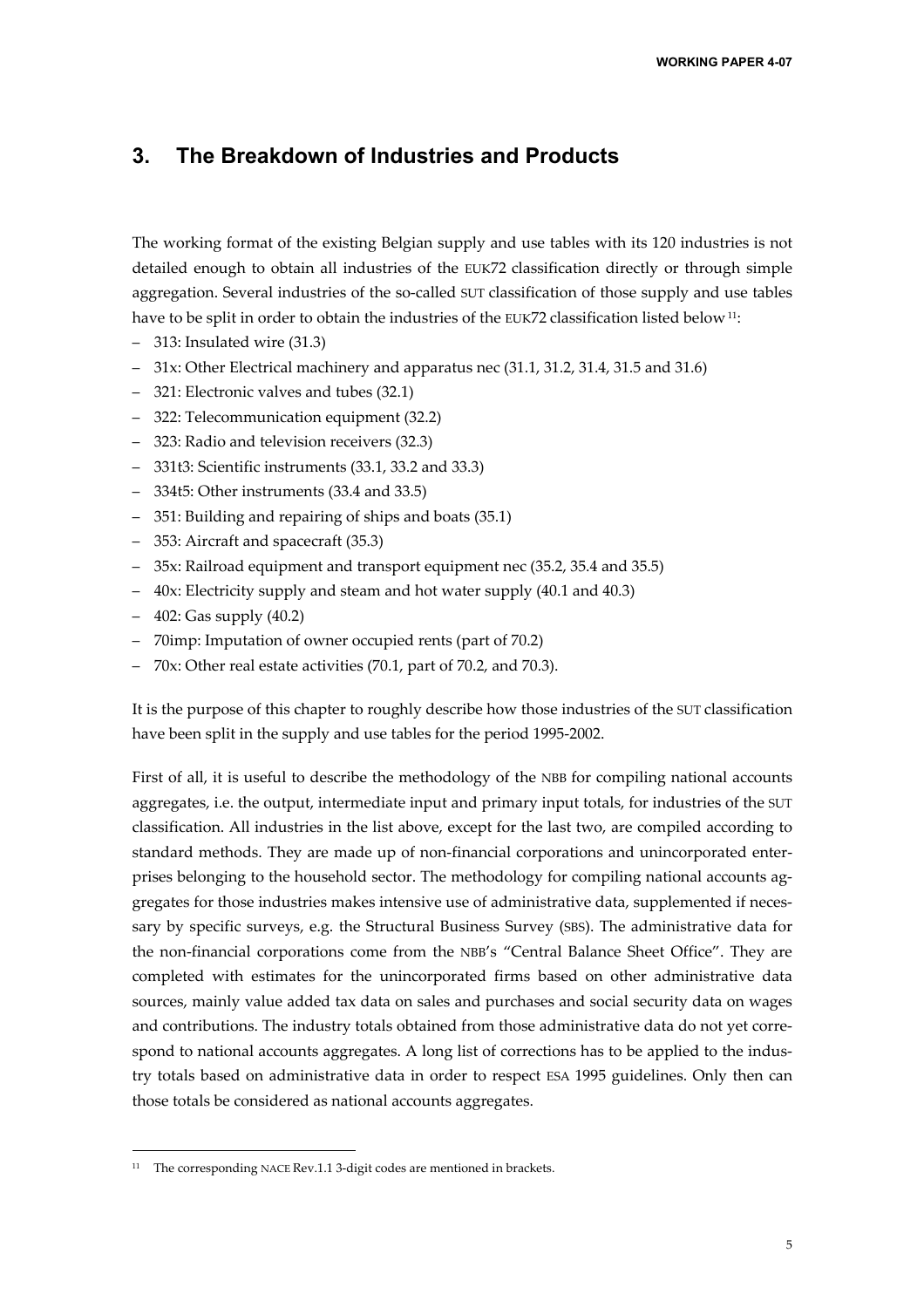When disaggregating those industries of the SUT classification, we have tried to stick as closely as possible to this standard methodology used for compiling the national accounts. In fact, we have recalculated the output, intermediate input and primary input totals for the industries in the list above. The administrative data for those EUK72 industries have been provided by the NBB. We have then proceeded by applying the required corrections to the industry totals based on those administrative data in order to obtain national accounts aggregates for those EUK72 industries. Note that these national accounts aggregates are column totals for those industries in the supply and use tables.

Moreover, these column totals of output and intermediate inputs computed according to the methodology described above must be broken down by product, i.e. the column vectors that contain the product detail of the industry output and intermediate inputs in the supply and use tables must also be split. In the original supply and use tables, these column vectors are compiled by the NBB for all industries of the SUT classification by using PRODCOM<sup>12</sup> data and data collected in the SBS. We have again tried to stick as closely as possible to those data sources and to the methods of the NBB in the disaggregation process. The very simple method of a proportional distribution over the lower-level EUK72 industries was only applied when no information about output or input by product was available.<sup>13</sup>

Things are different for the last two EUK72 industries in the list above. Own-account production of housing services for owner occupiers, i.e. industry 70imp, is not an industry in the traditional sense but an activity that is added to the production of real estate services by convention in the ESA 1995. Owner occupiers of dwellings are assumed to produce housing services for their own final use. The valuation of these services cannot be based on statistical observations. They are valued at the estimated value of rental that a tenant would pay for the same accommodation. This is why they are referred to as "Imputation of owner occupied rents". Input and output data for this activity are in fact calculated by the NBB when compiling the sector accounts of households.

Furthermore, the 320 products specified in the working format of the Belgian supply and use tables proved almost sufficient to obtain data in the EUK72 classification through simple aggregation. Only one product category had to be split into the following two EUK72 products14:

- 31x: Other Electrical machinery and apparatus nec (31.1, 31.2, 31.4, 31.5 and 31.6)
- 313: Insulated wire (31.3).

This is related to the breakdown of the first two industries listed above. This product disaggregation was also carried out using the same data sources and applying, as far as possible, the methodology of the original tables.

<sup>12</sup> PRODCOM: Community survey of industrial production.

<sup>&</sup>lt;sup>13</sup> For greater detail on the methods used for splitting output and intermediate consumption by product see Avonds and Gilot (2002) and Avonds (2005).

<sup>14</sup> The corresponding CPA 3-digit codes are mentioned in brackets.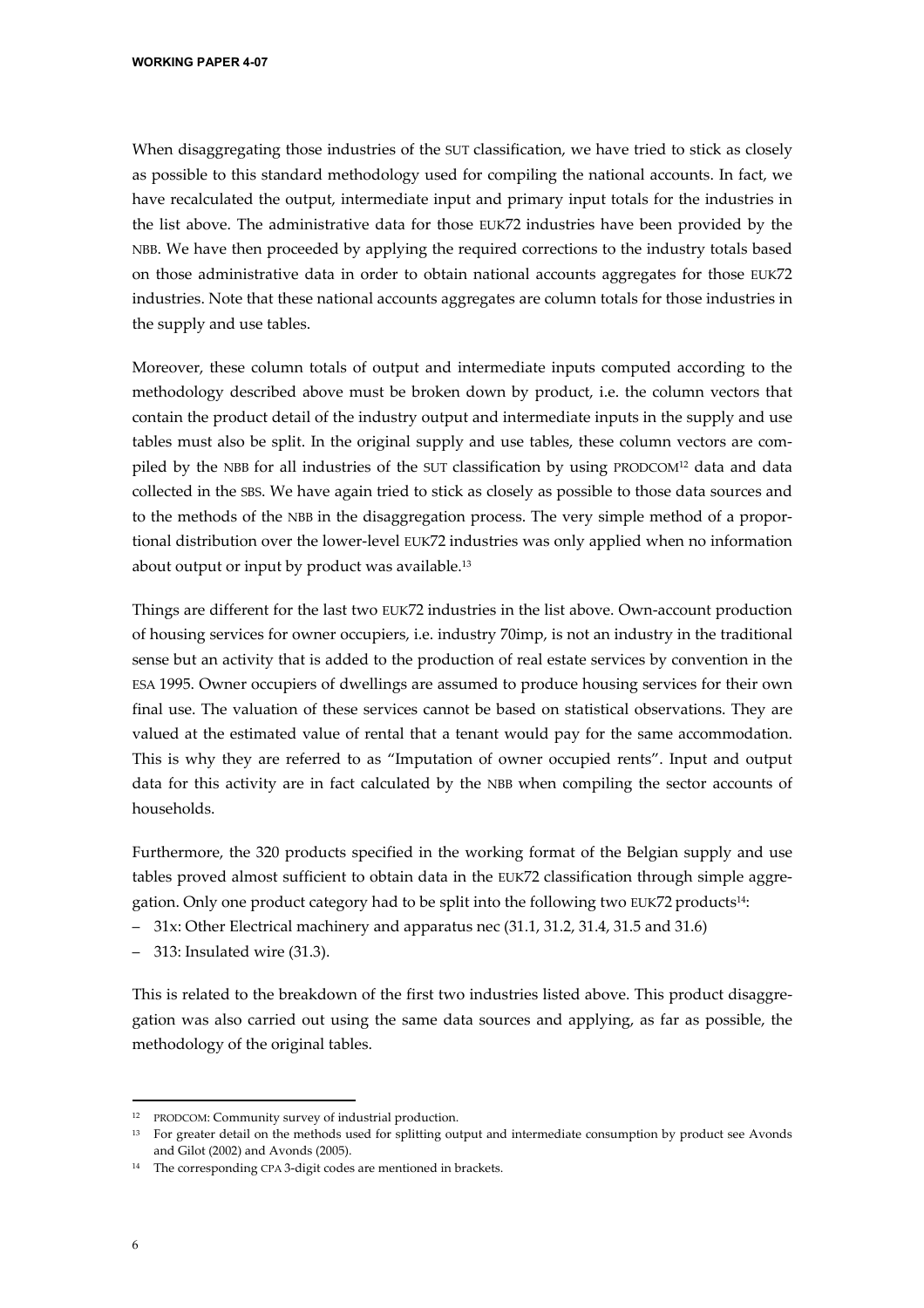The disaggregation methods described above were all based on non-revised national accounts. In other words, we computed non-revised weights for splitting the industries in the list as well as the product mentioned above. Due to a lack of further information, we had to consider that the revision did not change those weights. Therefore, we did also use the non-revised weights to break down those industries and that product in the revised tables, i.e. in the tables respecting the 2005 revision and, later on, the 2006 revision of the national accounts. Moreover, we had to use the same non-revised current price weights again to split those industries in the constant price national accounts data that served as totals for the constant price supply and use tables.

Although this is not explicitly mentioned in the following chapters, we have always worked with the most detailed industry and product breakdown in all the further stages of the compilation of the current and constant price supply and use tables for 1995-2002. This most detailed breakdown includes the disaggregated industries and product as described in this chapter. Both the current and the constant price tables were aggregated to the EUK72 x EUK72 format only at the very end of the compilation procedure.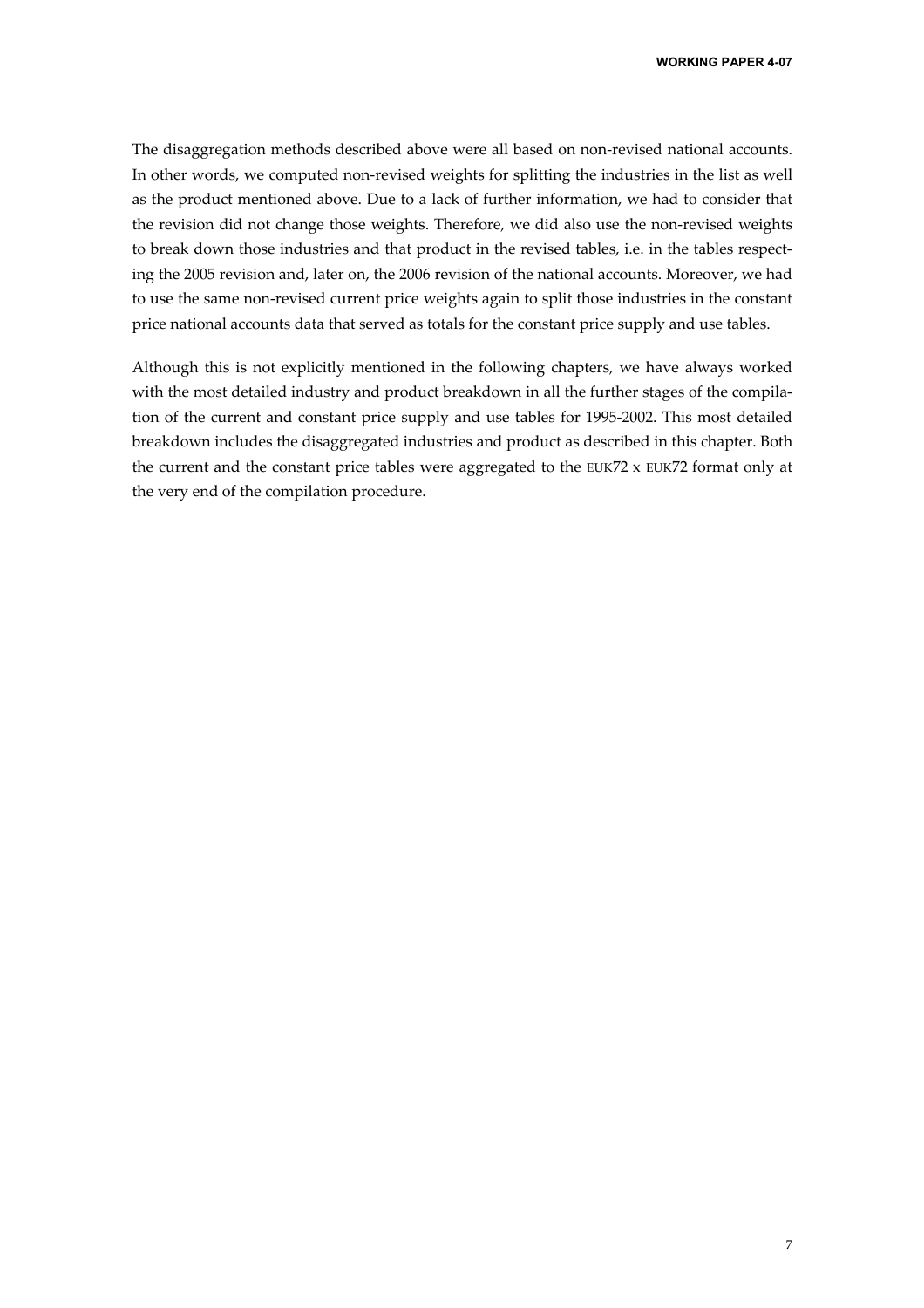## **4. Current Price Supply and Use Tables for 1995-2002**

Two further tasks had to be accomplished in order to compile a complete time series of current price supply and use tables: the existing non-revised current price tables had to be adapted to the latest national accounts revisions and the tables for the missing years had to be estimated.

#### **4.1. Recent National Accounts Revisions**

In 2005, the Institute for National Accounts introduced a major revision of the Belgian national accounts and published revised national accounts series for the period 1995-2004. The 2005 revision comprised nearly 30 items and was undertaken in order for Belgium to meet the deadlines for implementing several binding European legal provisions - such as the allocation of the socalled financial intermediation services indirectly measured (FISIM) to the users - and also to integrate new basic data and new compilation methods.15 The publication of the revised national accounts series was complemented by the estimation of revised supply and use tables for the years 2001 and 200216. The existing supply and use tables for previous years (1995, 1997, 1999 and 2000) were not revised i.e. they did no longer fit in with the revised national accounts.

In 2006, another major revision of the national accounts series (1995-2005) was introduced, which mainly affected the method of estimating national accounts aggregates in constant prices. The main items of the 2006 revision were the introduction of adjusted deflators, chain linking<sup>17</sup> and a new method for compiling the output volume of education.<sup>18</sup>

Given those revisions, the supply and use tables had to be adapted to the revised national accounts series. This was done in two steps:

- The major part of the work consisted in estimating supply and use tables in accordance with the 2005 revision of the national accounts. The national accounts published in NAI (2005a) were indeed the current version of the national accounts when we started to compile supply and use tables.
- The revised supply and use tables respecting the 2005 revision of the national accounts then had to be adapted in a more mechanical way in the wake of the publication in NAI (2006a) of the national accounts in accordance with the 2006 revision.

<sup>&</sup>lt;sup>15</sup> For greater detail on the items of the 2005 revision, see NAI (2005a).

<sup>16</sup> See NAI (2006b).

<sup>&</sup>lt;sup>17</sup> This means that the fixed price base is replaced by the previous year's price base. Nevertheless, for the EUKLEMS project, we continued to work with constant price data in base year 2000.

<sup>18</sup> For greater detail on the items of the 2006 revision, see NAI (2006a).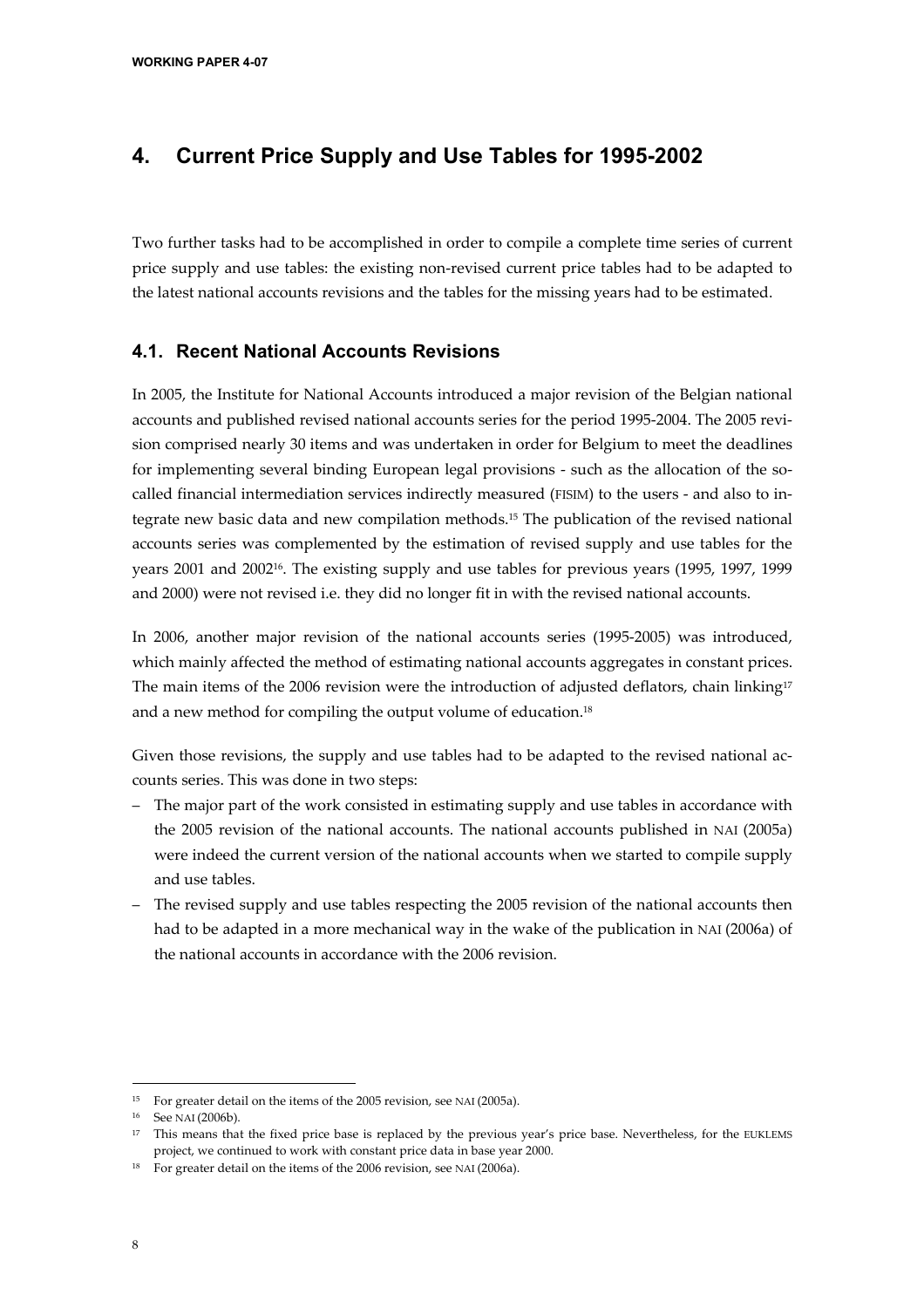#### **4.2. The Product Detail of the 2005 Revision**

The NBB provided us with the following information regarding the 2005 revision: work documents describing each item of the revision and its impact on various aggregates, revised and non-revised supply and use tables for the year 2001, and revised series (1995-2004) for output, intermediate consumption, gross value added, compensation of employees, other taxes on production, other subsidies on production and consumption of fixed capital by industry. This information allowed us to identify which aggregates and which industries were affected by each item of the revision. Our major task consisted in identifying the changes in the product detail.

Determining the impact of the 2005 revision on the product detail demanded a thorough study of each item of the revision combined with a cell-by-cell analysis of the differences between the two supply and use tables for the year 2001. As a result, the changes in terms of the product detail implied by the different items of the revision can be classified in four categories according to the way they were introduced into the supply and use framework:

- The first category of changes comprised those exactly transposed into the supply and use framework, i.e. where the exact product detail was known. For services such as FISIM or life insurance, the revised levels for the entire row could be introduced into the tables.
- For the second category of changes, part of the product detail was known. Therefore, some of the revised levels could be exactly identified for the product category of non-life insurance services.
- The third category contained changes that were introduced in terms of differences for individual cells, allowing the cells to further change during the balancing process.
- Finally, the last set of changes could not be identified in terms of products and they were thus not introduced manually. We considered that they were integrated through the adaptation to the revised national accounts totals.

#### **4.3. Revising the Existing Supply and Use Tables**

As mentioned above, four existing supply and use tables had to be adapted in order to respect the 2005 national accounts revision: those for 1995, 1997, 1999 and 2000. The NBB had indeed provided us with revised tables for 2001 and 2002. Except for the breakdown of industries and products, these tables did not need any further adaptation at this stage.

Regarding the supply and use tables for 1995, 1997, 1999 and 2000, we first introduced the changes in terms of products that could be identified according to the methods described in the previous section. Then, these tables had to be adjusted in order to respect the revised industry totals and national accounts aggregates. The introduction of the revised national accounts data into the existing supply and use tables thus implied spreading out the changes in the industry totals and national accounts aggregates over all products.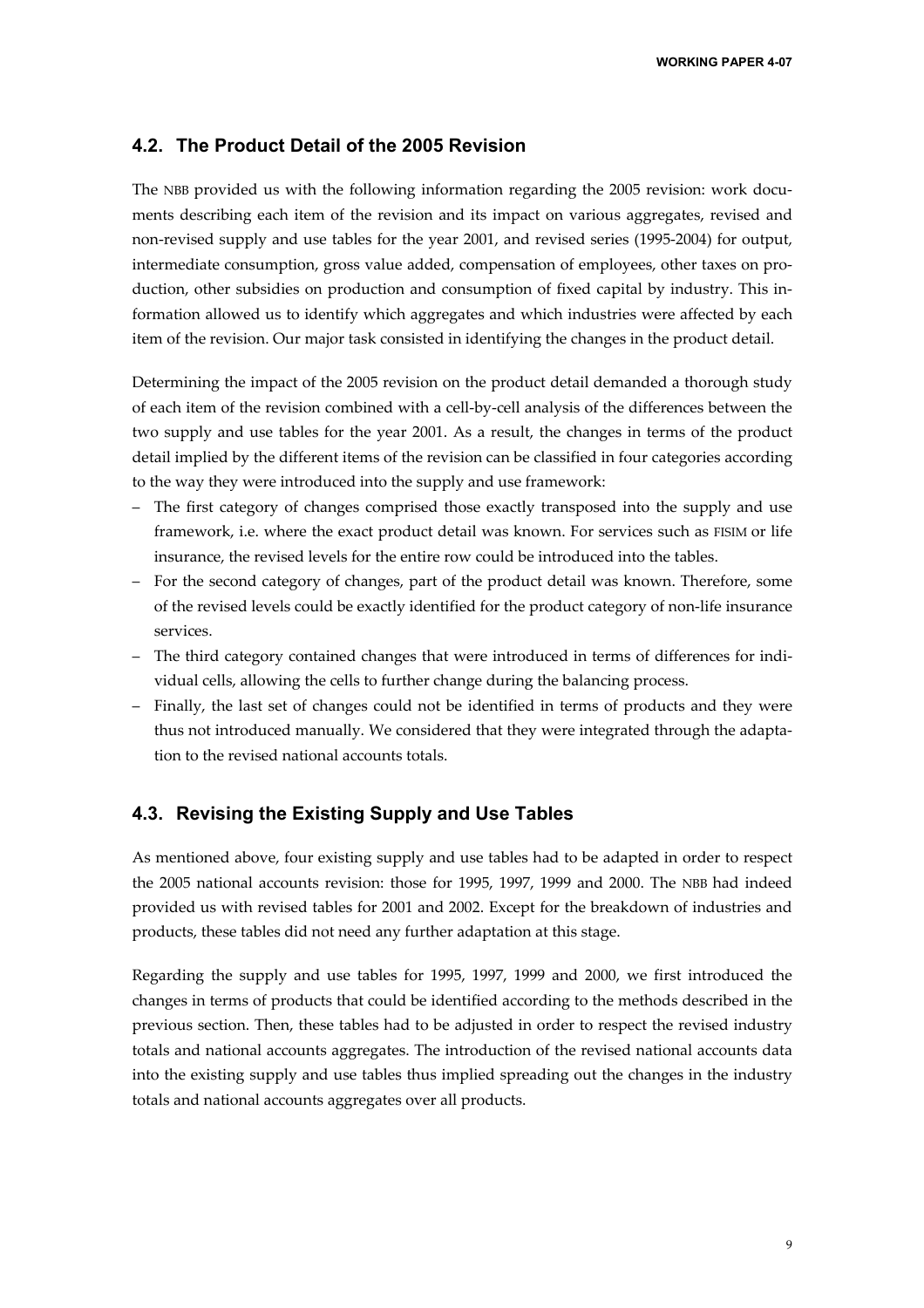This was first done for the supply tables so that total use by product could later be adapted to meet total supply by product. Industry output by product as well as imports and margins by product were adapted proportionally to the revised national accounts totals keeping certain cells fixed for which the correct revised levels had already been identified19. By contrast, the product detail of taxes and subsidies on products was revised partly manually in order to respect data published in the government accounts.

Regarding final uses, the NBB provided us with revised data by product for final consumption expenditure by households, for final consumption expenditure by non-profit institutions serving households and for gross fixed capital formation. In addition, we used the detailed government accounts to estimate the product breakdown of collective consumption expenditure by government, as well as the individual consumption expenditure by government for a few products. Note that those data also allowed us to recalculate government sector output in the supply tables. For the remaining final uses, i.e. changes in inventories and exports, the shares of the products in the existing tables were applied to the revised national accounts totals.

Finally, intermediate consumption had to be adapted to the revised national accounts totals by industry, i.e. to the new column totals. However, there were also new row totals to be respected. Those were implicitly given by the fact that total supply must equal total use for each product. In other words, the revised total intermediate use of each product could be calculated by subtracting the revised total final use of that product from the revised total supply at purchasers' prices of that product. For some products, this led to negative row totals. However, a negative total intermediate use of a product is not possible and this had to be corrected. Moreover, we did also obtain positive row totals for some products, of which there is no intermediate use by definition. This made extra manual corrections necessary.

Once the revised row and column totals were known, the individual elements of the revised intermediate use matrix were estimated by means of the RAS method based on the structure of the non-revised matrix. We did, however, keep those cells fixed for which we had already identified the correct revised levels.

As a result, we had a set of current price supply and use tables for the years 1995, 1997, 1999 and 2000-2002, which all respected the 2005 national accounts revision. In order to have a complete series for 1995-2002, it was necessary to estimate the tables for 1996 and 1998.

#### **4.4. Estimating the Missing Supply and Use Tables**

At the start of our work, supply and use tables for the years 1996 and 1998 did not exist. We decided to estimate those tables based on proportional methods and information found in the national accounts as well as data provided by the NBB. The methodology developed for adapt-

<sup>&</sup>lt;sup>19</sup> Those fixed cells correspond to the first two categories mentioned in section 4.2.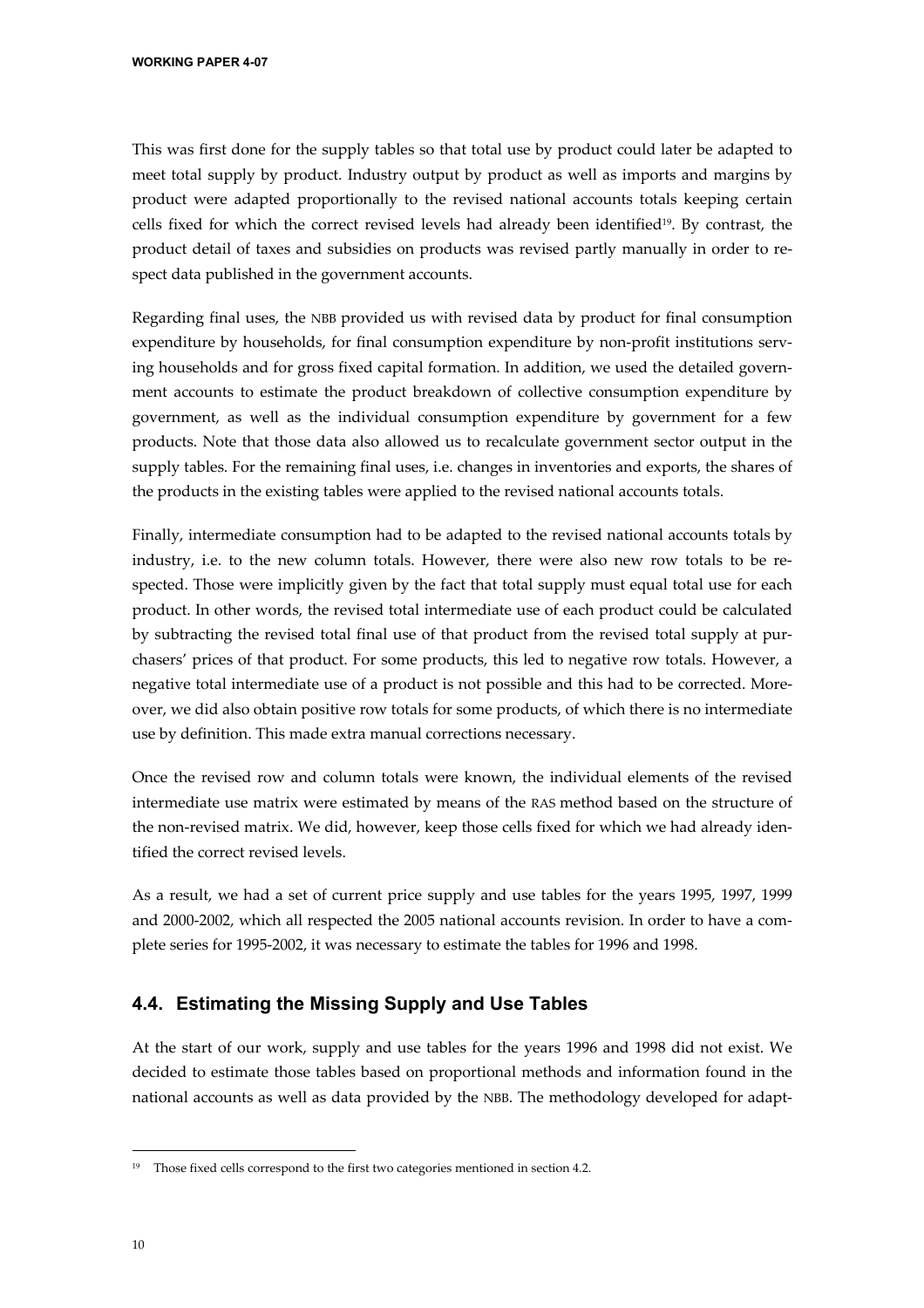ing the existing supply and use tables to the 2005 national accounts revision proved quite useful for those estimations, too.

On the supply side, total output by industry and total imports, margins, taxes and subsidies were known from the national accounts for both years. Moreover, the NBB provided us with the product detail of imports in the SUT classification. The supply tables for both years were then estimated by simply applying the product structure of the revised 1997 supply table to those totals for output by industry and margins, taxes and subsidies.

Regarding final uses, we received for 1996 and 1998 the same information as for the years 1995, 1997, 1999 and 2000 from the NBB plus the product detail of exports, which basically meant that for both years we only had to estimate changes in inventories by distributing the national accounts totals over products using the 1997 proportions. Indeed, the product breakdown of final consumption expenditure by households and by non-profit institutions serving households, of gross fixed capital formation and of exports was given for both years, and we were able to draw on the government accounts for the product detail of collective and individual consumption expenditure by government.

For intermediate consumption, we proceeded in the same way as for the revision of the existing tables. Total intermediate consumption by industry was found in the national accounts and total intermediate consumption for each product was computed as total supply minus total final use of that product. This gave us the column and row totals required for applying the RAS method to estimate the intermediate use matrix. The initial structure used for the RAS method for both years came from the revised intermediate use matrix of 1997.

The estimation of the tables for 1996 and 1998 completed the time series of current price supply and use tables for the period 1995-2002. At a later stage, these tables were mechanically adapted to the 2006 revision of the national accounts. Note that all supply tables are at basic prices and all use tables are at purchasers' prices. Moreover, all tables respect the 2005 and 2006 national accounts revisions and can be aggregated to fit the EUK72 classification.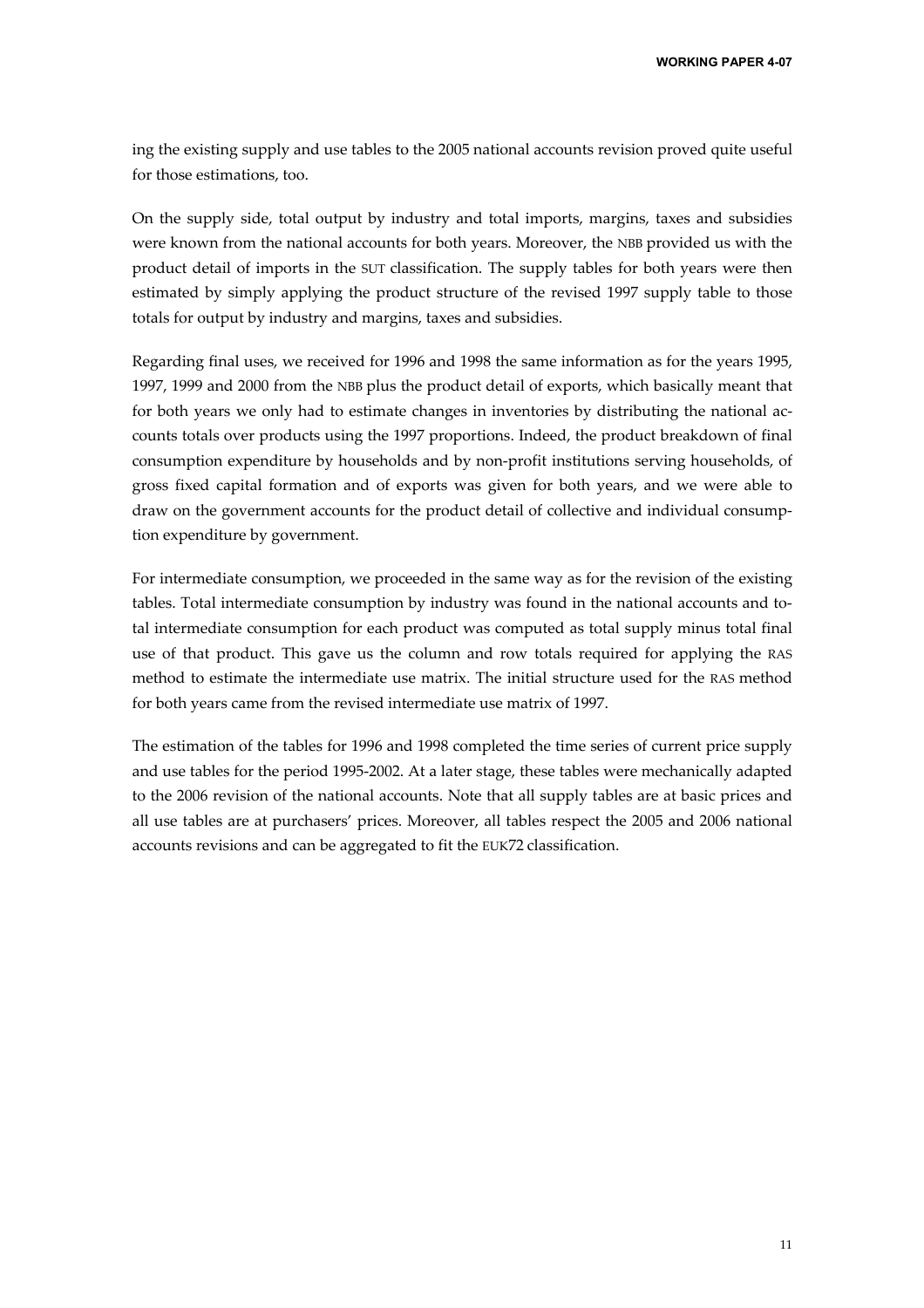## **5. Use Tables at Basic Prices**

The series of supply and use tables in current prices for the period 1995-2002 is made up of supply tables at basic prices and use tables at purchasers' prices. The latter do thus include distribution margins and taxes and subsidies on products, which distort the analysis of intermediate and final consumption. In order to obtain use tables at basic prices, all margins, taxes and subsidies must be eliminated from the uses at purchasers' prices, i.e. it is necessary to compute valuation tables for all margins, taxes and subsidies, which can then be subtracted from the use tables at purchasers' prices.

The totals by product of distribution margins and taxes and subsidies on products are calculated by the NBB as part of the supply tables. As explained above, these column vectors are indeed needed for balancing supply and use at purchasers' prices for each product. The distribution margins are split into five kinds of trade margins and four kinds of transport margins for all years between 1995 and 2002. Moreover, four kinds of taxes and one subsidy on products are distinguished. The aim is to construct separate valuation tables for each type of margin, tax and subsidy.

Computing a valuation table implies that the column vector of a margin, tax or subsidy, i.e. the totals per product, is spread out over all uses, both intermediate and final. This had previously been done at the FPB for 1995 and 2000 as part of the construction of input-output tables for those years<sup>20</sup>. Those valuation tables were first adapted proportionally to respect the national accounts revision of 2005. Provisional valuation tables for 1996 were then calculated based on the revised margin, tax and subsidy shares for 1995. A proportional adjustment over all uses is necessary in order to respect the totals in the margin, tax and subsidy vectors of the 1996 supply table. The valuation tables for 1997-1999 and 2001-2002 were computed according to the same proportional method, always using the revised margin, tax and subsidy shares of the previous year.

The use tables at basic prices are then obtained for all years between 1995 and 2002 by subtracting the respective valuation tables from the use tables at purchasers' prices. This may give rise to negatives if the sum of margins, taxes and subsidies for an individual cell exceeds the corresponding use valued at purchasers' prices. These negatives are eliminated through manual corrections in the valuation tables.21 As a result, we now have a full set of supply and use tables at basic prices for the period 1995-2002.

j

See Avonds et al. (2003).

<sup>&</sup>lt;sup>21</sup> We have tried to avoid as much as possible making corrections in the use tables at purchasers' prices.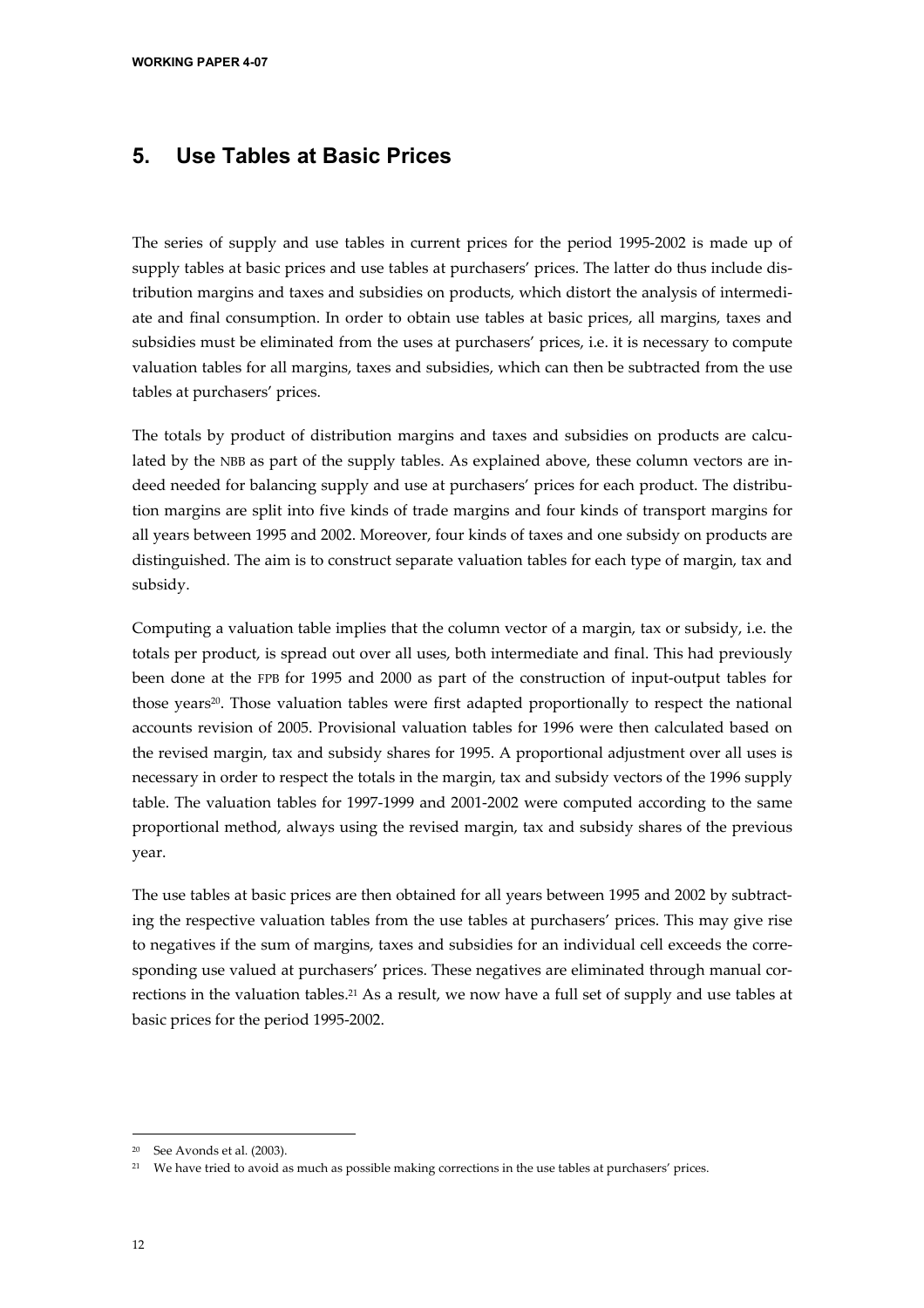### **6. Domestic and Imported Use Tables**

For the deflation of the current price supply and use tables, we did rely on a set of price indices provided by the NBB, which contained both domestic and imported price indices for most goods. It therefore became necessary to separate the use of imported goods and services from the use of goods and services from domestic production for all years from 1995 to 2002 in order to be able to deflate them separately.

The methodological note on the 1995 Belgian input-output table provides the following explanation regarding imported use tables: "Most countries simply distribute imports proportionally over each row of the use table. Hence, the ratio of imports to total supply is applied to every element in a row. This assumption is acceptable if the use table is relatively detailed in terms of the product breakdown"<sup>22</sup>, i.e. if the product categories can be considered as homogeneous.

Despite a lack of information regarding the shares of imports in intermediate and final demand and a rather small product detail, imported use tables for 1995 and 2000 have been computed by the FPB based on methods, which improve on a purely proportional distribution.<sup>23</sup> These methods are also described in the methodological note for the 1995 Belgian input-output table: "For goods, an integrated approach drawing on detailed import and export data is used. Under certain assumptions these data allow to directly identify the use of a large share of imports. The remainder is then distributed proportionally. Regarding services, the product breakdown (50 services) of balance of payments data is not sufficient for using a similar approach for imported services. Several final uses of service imports were excluded through assumptions based on the characteristics of service imports and on the ESA95 before distributing service import totals proportionally."24

Thus, non-revised use tables for imports were available for 1995 and 2000. Just as for the valuation tables, they were first made compatible with the latest national accounts revision. They were then used to estimate imported use tables for the other years, i.e. 1996-1999 and 2001-2002. Those estimates were always based on previous years' import shares. They still had to be adapted proportionally to the import totals found in the supply table.

Finally, we subtracted the imported use tables from the total use tables, which gave us the domestic use tables. The latter may contain negatives, which must be eliminated through manual corrections. Thus, we have obtained a series of domestic and imported use tables for the period 1995-2002.

1

<sup>22</sup> See Avonds et al. (2003), p.8.

<sup>&</sup>lt;sup>23</sup> For greater detail on these methods, see also Hambÿe (2000), Hambÿe (2001) and Van den Cruyce (2003).

<sup>24</sup> See Avonds et al. (2003), p.8-9.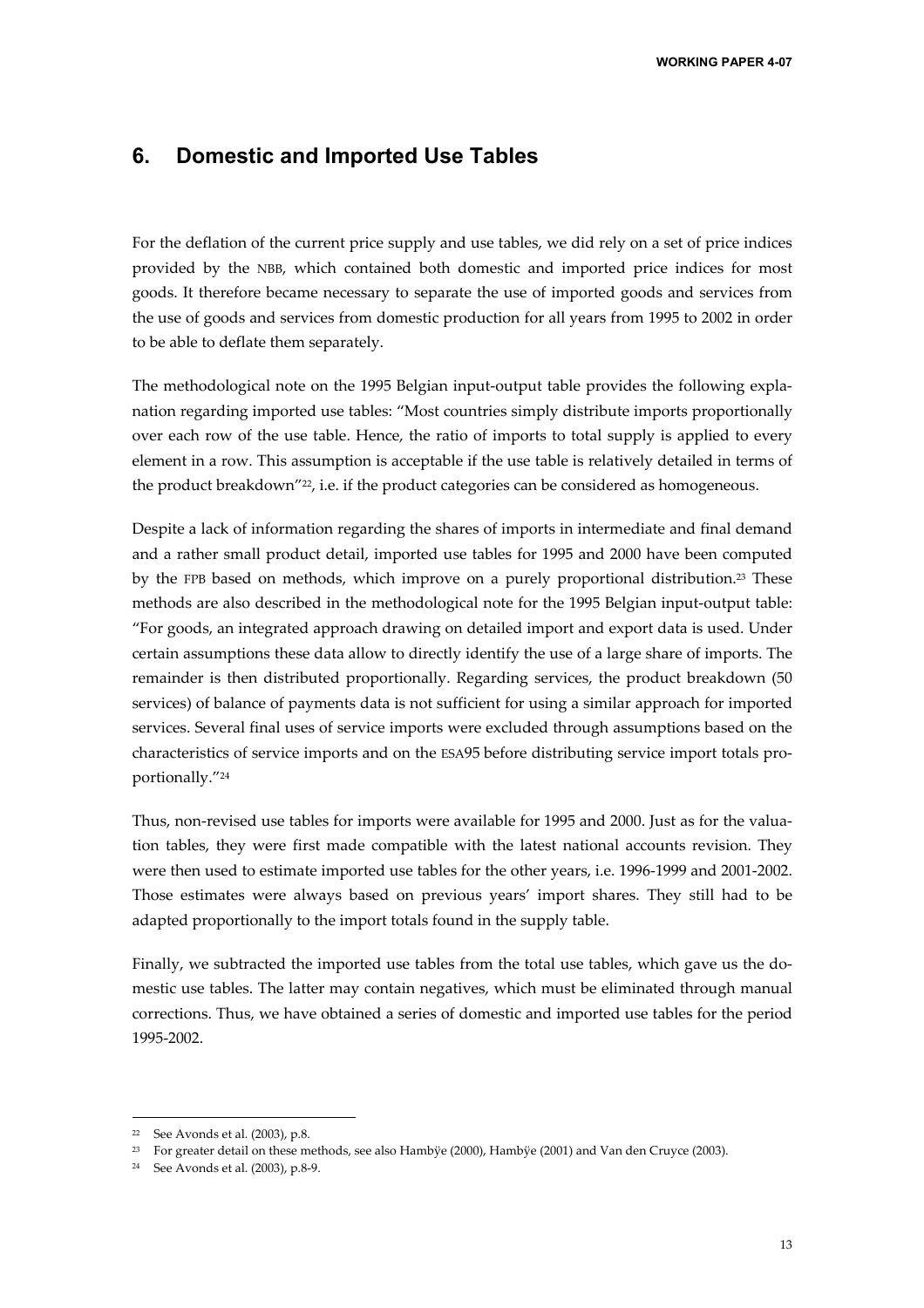## **7. Constant Price Supply and Use Tables for 1995-2002**

Trying to produce constant price supply and use tables meant venturing onto new ground since, to the best of our knowledge, neither supply and use tables nor input-output tables in constant prices had ever been calculated for Belgium. Those tables did only exist in current prices. Based on existing constant price data in the national accounts, we developed a simple procedure to obtain constant price supply and use tables for the years 1995 to 2002. The procedure largely draws on the sequential approach presented in the UN input-output manual<sup>25</sup>.

Ideally, constant price supply and use tables are compiled together with the current price tables. However, this is not feasible when starting off with existing current price tables. Therefore, the sequential approach was more appropriate in our case: it consists in the deflation of supply and use tables in current prices without any feedback to the current price tables.

A very easy way of deflating current price supply and use tables is to make the assumption of an identical price in all uses and to apply the same price index to all the elements of a row in the supply and use tables. Two conditions must be fulfilled for this way of deflating to be acceptable:

- Product homogeneity: the tables should contain the greatest possible number of product categories. We did consider this condition to be fulfilled, although the maximum number of product categories in our current price tables was less than 400. This also implies that the deflation should be carried out at the working format of the tables.
- Basic prices: both supply and use tables should be valued at basic prices. Otherwise, the shares of distribution margins, product taxes and subsidies in the price of a product may differ depending on the type of use. This is why we calculated use tables valued at basic prices. Only then we may assume that every product has the same price regardless of its use.

The basic sequential approach can be further improved on. Since prices of domestic goods and imports may differ, the UN input-output manual suggests a separate deflation of use tables of imports and of use tables of domestic output if separate price indices for domestic output and imports are available. As mentioned in the previous chapter, this was true in our case as the NBB provided price indices in base year 2000 for both domestic production and imports, and this was why we calculated use tables for domestic output and imports separately.

Furthermore, the results of our deflation of the current price supply and use tables for 1995-2002 had to comply with the following national accounts aggregates in constant prices: total output and total intermediate consumption by industry, total final uses by category, total imports, and total taxes and subsidies on products.

<sup>-</sup>25 See United Nations (1999), chapter XI.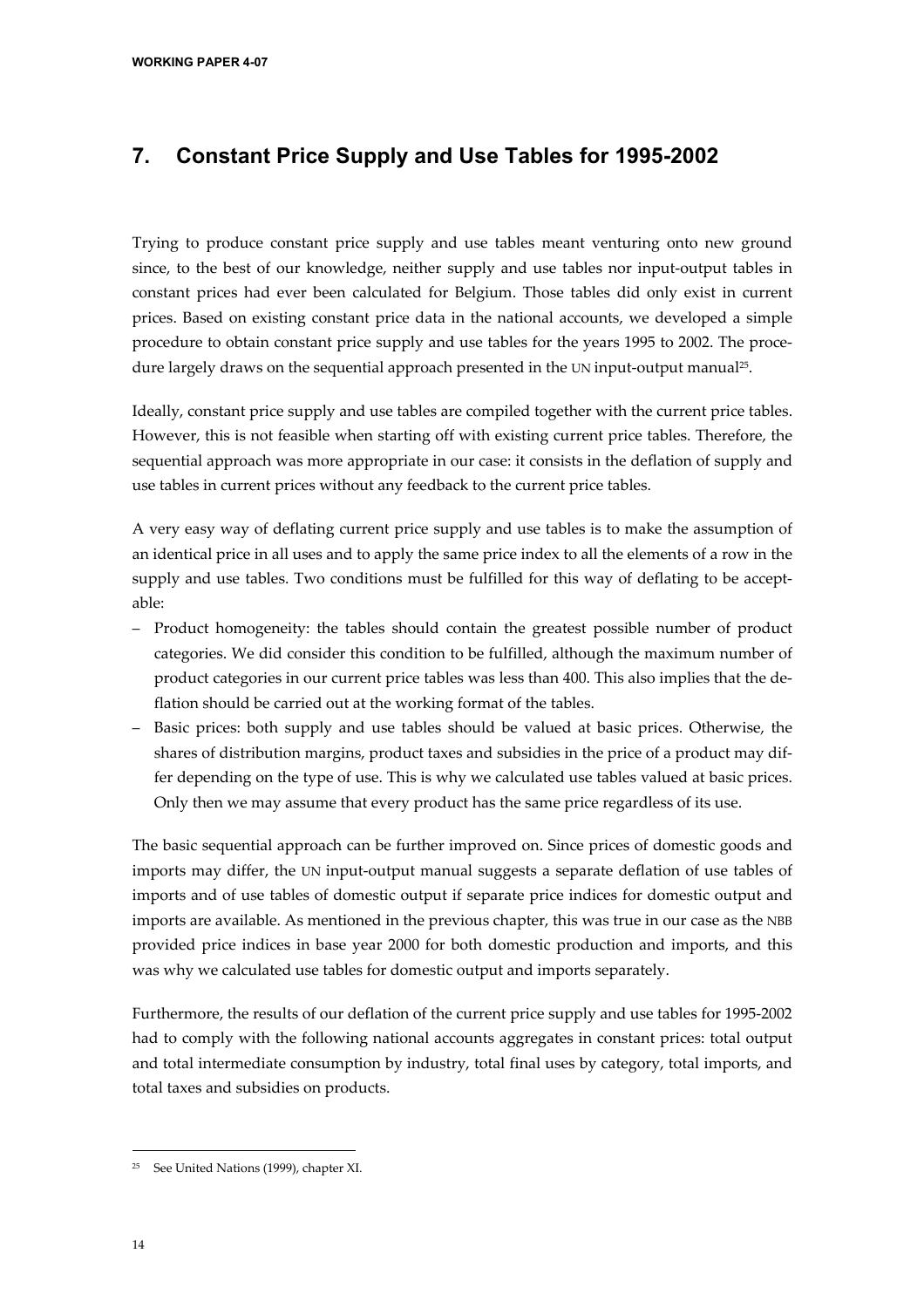We then proceeded by applying the price indices of domestic output to the rows<sup>26</sup> of the make table, i.e. the part of the supply table that covers domestic output, and to the rows of the domestic use table at basic prices. The import price indices were used to deflate row by row the import column of the supply table and the imported use tables. As the current basic price supply and use tables were balanced, the constant price tables were so, too, given that the same price index was applied to supply and use for each product. In other words, no corrections to balance supply and use were needed. Thus, we had computed provisional supply and use tables in constant prices, where the use table was obtained as the sum of the provisional domestic and imported use tables.

The deflation of taxes and subsidies on products deserves a short explanation. Use tables at basic prices contain separate rows for the different categories of taxes and subsidies on products<sup>27</sup>. The UN input-output manual suggests that taxes and subsidies on products should be deflated by multiplying the tax and subsidy rates of the base year with uses in current prices. However, there is a potential contradiction in the recommendations of the manual as it also states that the volume index of the tax or subsidy should be equal to the volume index of the product taxed or subsidised times the tax or subsidy rate. This is not the case when one applies tax or subsidy rates of the base year to use tables in current prices. We have decided to estimate the rows of taxes and subsidies at constant prices by calculating base year ratios of total taxes or total subsidies to total intermediate uses by industry and total final uses by type, and then applying those ratios to total uses by industry or by type in constant prices as given in the national accounts.

The provisional supply and use tables in constant prices still had to be adapted to respect the national accounts aggregates in constant prices. The supply tables were adjusted proportionally by column to the output totals by industry and total imports in constant prices. As a result, the constant price supply and use tables were not balanced anymore. Since we took the constant price supply totals by product as given, balancing supply and use at constant prices provided us with target row totals for the constant price use tables. Moreover, the target column totals were given by the national accounts totals for intermediate consumption by industry and final uses by category. The provisional constant price use table – obtained as the sum of the provisional domestic and imported use tables – then had to be adjusted biproportionally by means of the RAS method to those target row and column totals. Note that the RAS method was applied not only to the intermediate use matrix but to the entire use table, i.e. including final uses.

Thus, the 'improved sequential approach' has allowed us to compute a full set of constant price supply and use tables for the years 1995 to 2002 based on detailed price indices by product and the current price tables compiled earlier on. These constant price tables do respect national accounts totals and can be aggregated to fit the EUK72 classification.

Note that in order to deflate the rows of distribution margins, we used the price indices of the corresponding services.

<sup>27</sup> Total intermediate consumption by industry and final uses by type should still be valued at purchasers' prices, i.e. including taxes and subsidies on products. This is why taxes and subsidies on products are reported in separate rows along with products.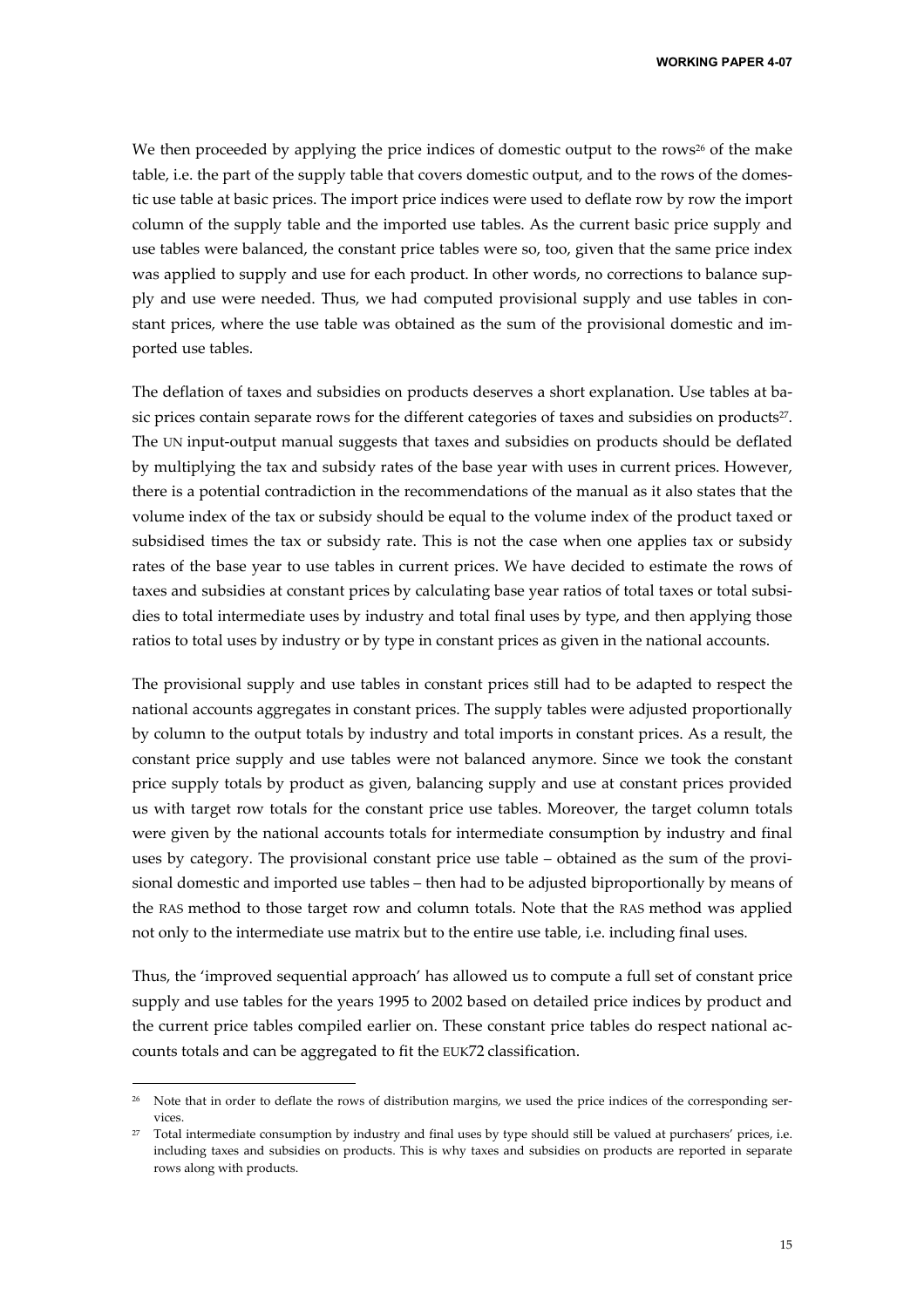## **8. An Overview of the Results**

As an illustration of the compiled data, this chapter presents the series of tables for the year 2002, aggregated to a level of six products and six industries. These tables include the current price supply and use tables valued respectively at basic and at purchasers' prices, the valuation tables, the current price use table at basic prices, the current price domestic and imported use tables and the constant price supply and use tables. The presentation of the tables closely follows the order of the work programme described in the previous chapters.

#### **8.1. Supply and Use Tables in Current Prices**

The supply table at basic prices and the use table at purchasers' prices that are presented in this section largely correspond to the tables compiled by the NBB in the wake of the 2005 revision of the national accounts.28 Any differences with the original tables produced by the NBB are due to the adaptation to the 2006 revision. Our work on the disaggregation of several industries and one product cannot be seen given the very limited level of industry and product breakdown in the tables presented here.

|   |                          | 1           | 2        | 3            | 4                                     | 5                             | 6                           | P.1    | P.7            |                                 |                      | $D.21-$<br>D.31                        |                                            |
|---|--------------------------|-------------|----------|--------------|---------------------------------------|-------------------------------|-----------------------------|--------|----------------|---------------------------------|----------------------|----------------------------------------|--------------------------------------------|
|   |                          | Agriculture | Industry | Construction | and transport<br>activities<br>Trade; | activities<br><b>Business</b> | Other service<br>activities | Output | Imports c.i.f. | at basic prices<br>Total supply | Distribution margins | subsidies<br>on products<br>Taxes less | prices<br>ಹ<br>Total supply<br>purchasers' |
| 1 | Agriculture              | 7277        | 58       | 0            | 141                                   | 17                            | 62                          | 7556   | 4957           | 12513                           | 2702                 | 34                                     | 15249                                      |
| 2 | Industry                 | 28          | 174738   | 1286         | 8695                                  | 1641                          | 93                          | 186481 | 164406         | 350886                          | 57919                | 17250                                  | 426055                                     |
| 3 | Construction work        | 0           | 511      | 34578        | 807                                   | 1506                          | $\overline{c}$              | 37404  | 464            | 37868                           | $\mathbf 0$          | 4696                                   | 42564                                      |
| 4 | Trade and transport      | 10          | 565      | 55           | 62887                                 | 847                           | 530                         | 64895  | 12838          | 77733                           | $\mathbf 0$          | 2499                                   | 80232                                      |
| 5 | <b>Business services</b> | $\mathbf 0$ | 988      | 136          | 6018                                  | 116817                        | 1412                        | 125372 | 15227          | 140599                          | $\mathbf 0$          | 3405                                   | 144004                                     |
| 6 | Other services           | $\mathbf 0$ | 176      | 109          | 148                                   | 556                           | 79593                       | 80583  | 1040           | 81623                           | $\mathbf 0$          | 752                                    | 82375                                      |
|   | Distribution margins     | 0           | 5544     | 229          | 53083                                 | 945                           | 44                          | 59845  | 776            | 60622                           | $-60622$             |                                        | $\mathbf 0$                                |
|   | Total (basic prices)     | 7315        | 182581   | 36394        | 131778                                | 122331                        | 81736                       | 562135 | 199709         | 761844                          | 0                    | 28636                                  | 790480                                     |

**Table 3 Supply table at basic prices including transformation into purchasers' prices for 2002 (P6xA6)** *(million euros)*

Source: own calculations based on data from the NBB

<sup>28</sup> See NAI (2006b).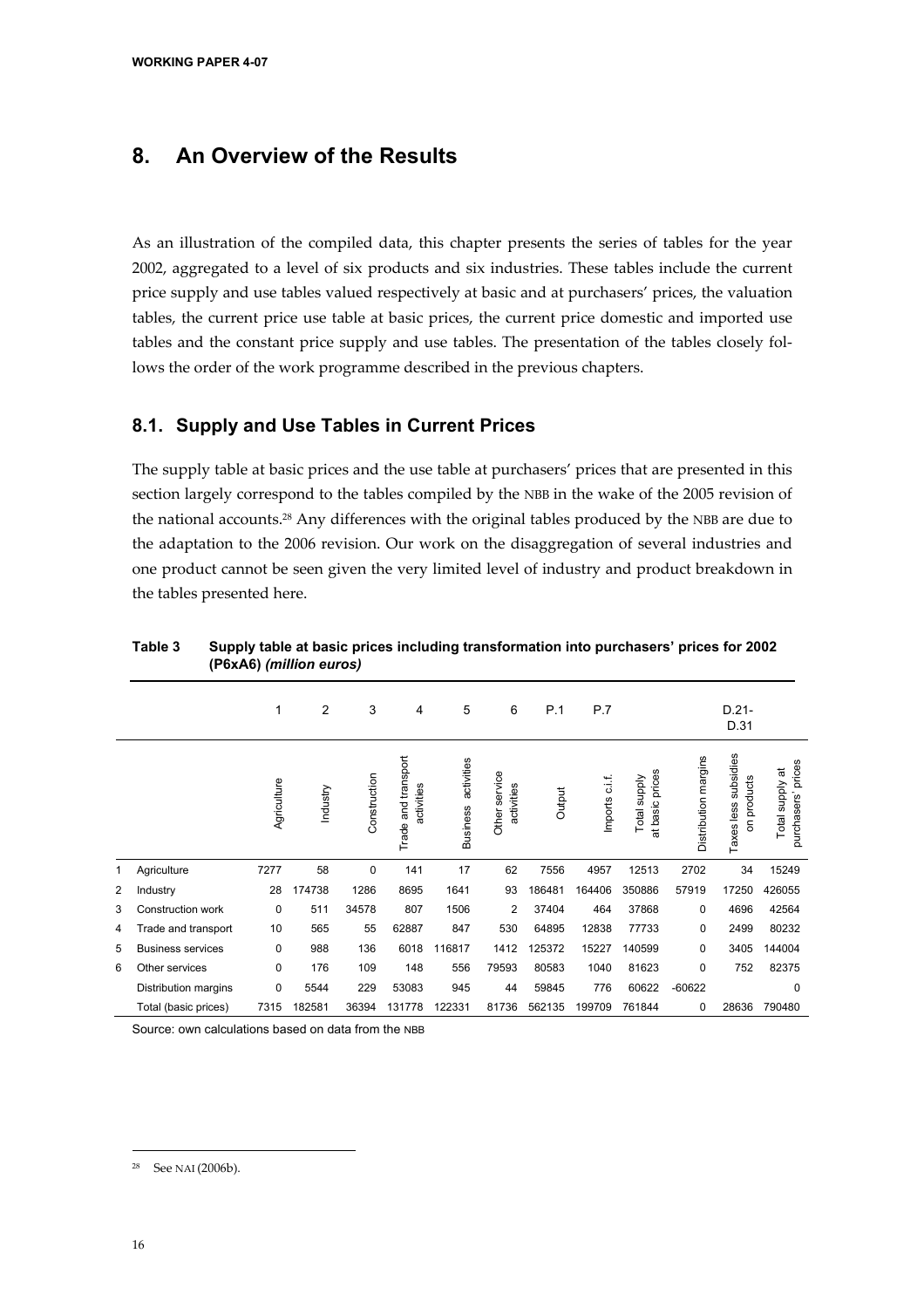|                 |                                  | 1           | $\overline{2}$ | 3            | 4                                 | 5                             | 6                           |              | P.3                              | P.51                             | P.52                      | P.6    |                                        |
|-----------------|----------------------------------|-------------|----------------|--------------|-----------------------------------|-------------------------------|-----------------------------|--------------|----------------------------------|----------------------------------|---------------------------|--------|----------------------------------------|
|                 |                                  | Agriculture | Industry       | Construction | Trade and transport<br>activities | activities<br><b>Business</b> | Other service<br>activities | Total        | Final consumption<br>expenditure | Gross fixed capital<br>formation | Changes in<br>inventories | Export | prices<br>Total uses at<br>purchasers' |
| 1               | Agriculture                      | 482         | 7822           | 0            | 521                               | 1                             | 224                         | 9050         | 3451                             | 102                              | $-155$                    | 2800   | 15249                                  |
| 2               | Industry                         | 3290        | 99901          | 13234        | 25537                             | 6303                          | 9585                        | 157850       | 66641                            | 24220                            | 216                       | 177129 | 426056                                 |
| 3               | <b>Construction work</b>         | 0           | 1923           | 7900         | 4862                              | 3272                          | 957                         | 18913        | 286                              | 22479                            | 0                         | 886    | 42564                                  |
| 4               | Trade and transport              | 117         | 7377           | 808          | 22681                             | 7079                          | 1964                        | 40026        | 25678                            | 0                                | 0                         | 14528  | 80232                                  |
| 5               | <b>Business services</b>         | 337         | 14564          | 2702         | 24689                             | 36571                         | 7927                        | 86791        | 33804                            | 4351                             | 0                         | 19058  | 144004                                 |
| 6               | Other services                   | 269         | 1496           | 342          | 1041                              | 1973                          | 5368                        | 10489        | 70934                            | 237                              | 0                         | 716    | 82375                                  |
|                 | Total                            | 4495        | 133083         | 24986        | 79330                             | 55199                         | 26024                       | 323119       | 200795                           | 51389                            | 62                        | 215116 | 790480                                 |
| D.1             | Compensation of<br>employees     | 461         | 30971          | 6807         | 31027                             | 23984                         | 46869                       | 140120       |                                  |                                  |                           |        |                                        |
| $D.29-$<br>D.39 | Other net taxes on<br>production | $-30$       | 496            | 84           | 569                               | 2472                          | $-670$                      | 2923         |                                  |                                  |                           |        |                                        |
| B.2             | Operating surplus,<br>gross      | 2389        | 18030          | 4516         | 20852                             | 40675                         | 9512                        | 95974        |                                  |                                  |                           |        |                                        |
| B.1             | Value added, gross               | 2820        | 49497          | 11408        | 52448                             | 67132                         |                             | 55712 239016 |                                  |                                  |                           |        |                                        |
| P.1             | Output (basic prices)            | 7315        | 182581         | 36394        | 131778                            | 122331                        | 81736                       | 562135       |                                  |                                  |                           |        |                                        |

**Table 4 Use table at purchasers' prices for 2002 (P6xA6)** *(million euros)*

Source: own calculations based on data from the NBB

The supply and use tables are linked by two identities:

- By product: total supply at purchasers' prices = total uses at purchasers' prices
- By industry: total output at basic prices = total intermediate consumption at purchasers' prices + gross value added at basic prices

### **8.2. Valuation Tables and Use Table at Basic Prices**

|                |                          | 1           | $\overline{2}$ | 3              | 4                                    | 5                             | 6                           | P.2    | P.3                              | P.51                             | P.52                      | P.6    |                                              |
|----------------|--------------------------|-------------|----------------|----------------|--------------------------------------|-------------------------------|-----------------------------|--------|----------------------------------|----------------------------------|---------------------------|--------|----------------------------------------------|
|                |                          | Agriculture | Industry       | Construction   | and transport<br>activities<br>Trade | activities<br><b>Business</b> | Other service<br>activities | Total  | Final consumption<br>expenditure | Gross fixed capital<br>formation | Changes in<br>inventories | Export | on products<br>Total taxes less<br>subsidies |
| 1              | Agriculture              | 0           | $-167$         | $\mathbf 0$    | $-11$                                | 0                             | $\overline{7}$              | $-171$ | 293                              | $-2$                             | $-78$                     | $-7$   | 34                                           |
| $\overline{2}$ | Industry                 | 42          | 274            | 183            | 1970                                 | 369                           | 1015                        | 3854   | 12249                            | 743                              | 8                         | 397    | 17250                                        |
| 3              | Construction work        | 0           | 0              | 0              | 29                                   | 97                            | 50                          | 177    | 13                               | 4506                             | $\mathbf 0$               | 0      | 4696                                         |
| 4              | Trade and transport      | 0           | $-23$          | $\overline{2}$ | 225                                  | 111                           | 102                         | 417    | 2082                             | 0                                | $\mathbf 0$               | 0      | 2499                                         |
| 5              | <b>Business services</b> | 23          | 151            | 56             | 335                                  | 930                           | 637                         | 2131   | 962                              | 204                              | $\mathbf 0$               | 108    | 3405                                         |
| 6              | Other services           | 1           | 0              | $\mathbf 0$    |                                      | 4                             | 95                          | 100    | 651                              | 1                                | 0                         | 0      | 752                                          |
|                | Total                    | 67          | 234            | 241            | 2548                                 | 1511                          | 1906                        | 6507   | 16249                            | 5452                             | $-71$                     | 498    | 28636                                        |

Source: own calculations based on data from the NBB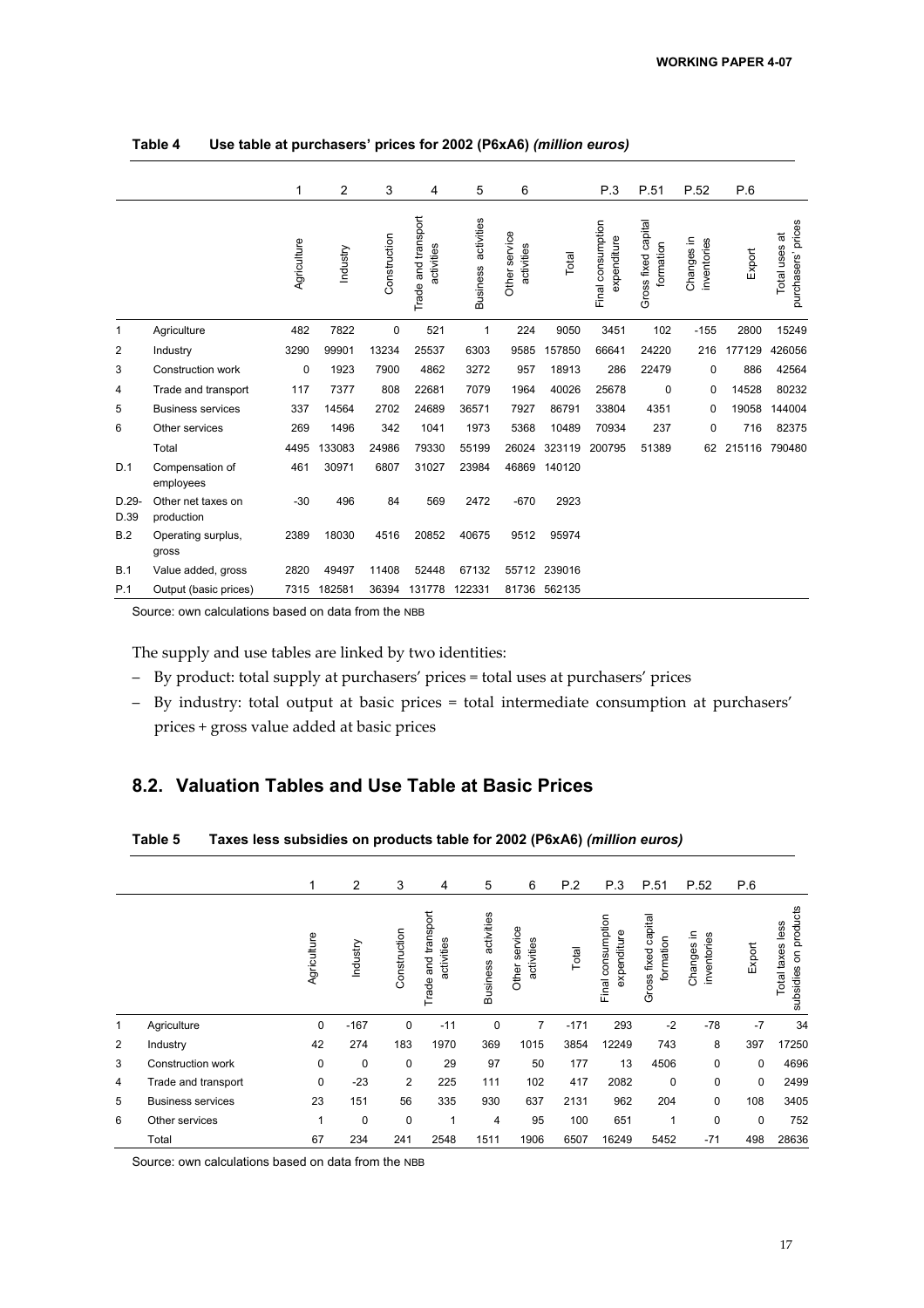Table 5 has the same format as the intermediate and final panel of the use table. It reflects the extent to which intermediate and final uses, i.e. all cells in the use table, are indirectly taxed and subsidised. The column "Total taxes less subsidies on products" corresponds to the column "Taxes less subsidies on products" of the supply table (Table 3).

|   |                          | 1           | 2           | 3            | 4                                    | 5                             | 6                              | P.2         | P.3                                 | P.51                                | P.52                      | P.6      |                                    |
|---|--------------------------|-------------|-------------|--------------|--------------------------------------|-------------------------------|--------------------------------|-------------|-------------------------------------|-------------------------------------|---------------------------|----------|------------------------------------|
|   |                          | Agriculture | Industry    | Construction | and transport<br>activities<br>Trade | activities<br><b>Business</b> | service<br>activities<br>Other | Total       | consumption<br>expenditure<br>Final | capital<br>formation<br>Gross fixed | Changes in<br>inventories | Export   | Total trade & transport<br>margins |
|   | Agriculture              | 100         | 1035        | 0            | 59                                   | $\mathbf 0$                   | 18                             | 1212        | 1103                                | 12                                  | 0                         | 375      | 2702                               |
| 2 | Industry                 | 610         | 12519       | 4060         | 3869                                 | 827                           | 1375                           | 23260       | 16717                               | 4249                                | 257                       | 13436    | 57919                              |
| 3 | Construction work        | 0           | $\mathbf 0$ | 0            | 0                                    | $\mathbf 0$                   | $\mathbf 0$                    | 0           | 0                                   | $\mathbf 0$                         | 0                         | 0        | 0                                  |
| 4 | Trade and transport      | 0           | 0           | 0            | 0                                    | 0                             | 0                              | $\mathbf 0$ | 0                                   | 0                                   | 0                         | 0        | 0                                  |
| 5 | <b>Business services</b> | $\Omega$    | $\Omega$    | $\Omega$     | 0                                    | $\Omega$                      | $\mathbf 0$                    | $\Omega$    | 0                                   | $\Omega$                            | 0                         | $\Omega$ | 0                                  |
| 6 | Other services           | 0           | $\mathbf 0$ | $\mathbf 0$  | 0                                    | $\mathbf 0$                   | $\mathbf 0$                    | 0           | 0                                   | $\mathbf 0$                         | 0                         | 0        | 0                                  |
|   | Total                    | 710         | 13554       | 4060         | 3929                                 | 827                           | 1393                           | 24472       | 17820                               | 4262                                | 257                       | 13811    | 60622                              |

**Table 6 Trade and transport margins table for 2002 (P6xA6)** *(million euros)*

Source: own calculations based on data from the NBB

The table of transport and trade margins shows the trade and transport margins that different users (households, enterprises) have paid implicitly as part of the price of the goods they purchased. The column "Total trade & transport margins" corresponds to the column "Distribution margins" in the supply table (Table 3).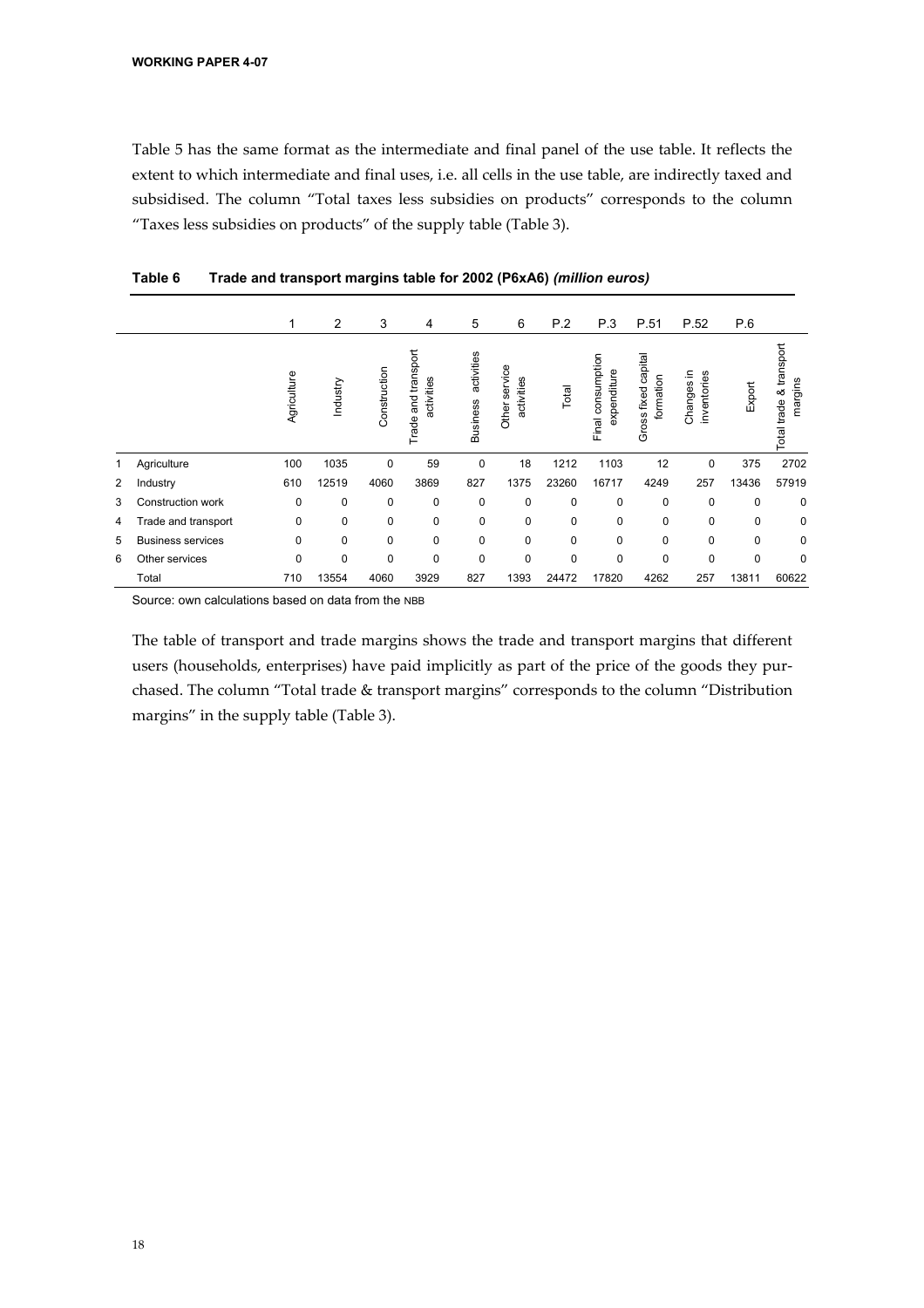|                 |                                     | 1           | $\overline{2}$ | 3            | 4                                 | 5                             | 6                           |              | P.3                              | P.51                             | P.52                      | P.6    |                              |
|-----------------|-------------------------------------|-------------|----------------|--------------|-----------------------------------|-------------------------------|-----------------------------|--------------|----------------------------------|----------------------------------|---------------------------|--------|------------------------------|
|                 |                                     | Agriculture | Industry       | Construction | Trade and transport<br>activities | activities<br><b>Business</b> | Other service<br>activities | Total        | Final consumption<br>expenditure | Gross fixed capital<br>formation | Changes in<br>inventories | Export | Total use at basic<br>prices |
| 1               | Agriculture                         | 382         | 6954           | $\mathbf 0$  | 473                               | 1                             | 199                         | 8010         | 2055                             | 92                               | $-77$                     | 2433   | 12513                        |
| 2               | Industry                            | 2638        | 87108          | 8991         | 19697                             | 5107                          | 7194                        | 130736       | 37675                            | 19228                            | $-48$                     | 163296 | 350886                       |
| 3               | Construction work                   | $\mathbf 0$ | 1923           | 7900         | 4833                              | 3174                          | 907                         | 18736        | 273                              | 17973                            | 0                         | 886    | 37868                        |
| 4               | Trade and transport                 | 827         | 20954          | 4866         | 26385                             | 7795                          | 3255                        | 64081        | 41416                            | 4262                             | 257                       | 28338  | 138354                       |
| 5               | <b>Business services</b>            | 314         | 14414          | 2647         | 24354                             | 35642                         | 7290                        | 84660        | 32843                            | 4147                             | 0                         | 18949  | 140599                       |
| 6               | Other services                      | 268         | 1496           | 342          | 1041                              | 1969                          | 5273                        | 10389        | 70283                            | 236                              | $\mathbf 0$               | 716    | 81623                        |
|                 | Total (basic prices)                | 4429        | 132849         | 24745        | 76782                             | 53688                         | 24118                       | 316611       | 184546                           | 45937                            | 132                       | 214618 | 761844                       |
| $D.21-$<br>D.31 | Taxes less subsidies<br>on products | 67          | 234            | 241          | 2548                              | 1511                          | 1906                        | 6507         | 16249                            | 5452                             | $-71$                     | 498    | 28636                        |
|                 | Total (purchasers'<br>prices)       | 4495        | 133083         | 24986        | 79330                             | 55199                         | 26024                       | 323119       | 200795                           | 51389                            | 62                        | 215116 | 790480                       |
| D.1             | Compensation of<br>employees        | 461         | 30971          | 6807         | 31027                             | 23984                         | 46869                       | 140120       |                                  |                                  |                           |        |                              |
| $D.29-$<br>D.39 | Other net taxes on<br>production    | $-30$       | 496            | 84           | 569                               | 2472                          | $-670$                      | 2923         |                                  |                                  |                           |        |                              |
| <b>B.2</b>      | Operating surplus,<br>gross         | 2389        | 18030          | 4516         | 20852                             | 40675                         | 9512                        | 95974        |                                  |                                  |                           |        |                              |
| B.1             | Value added, gross                  | 2820        | 49497          | 11408        | 52448                             | 67132                         |                             | 55712 239016 |                                  |                                  |                           |        |                              |
| P.1             | Output (basic prices)               | 7315        | 182581         | 36394        | 131778                            | 122331                        |                             | 81736 562135 |                                  |                                  |                           |        |                              |

**Table 7 Use table at basic prices for 2002 (P6xA6)** *(million euros)*

Source: own calculations based on data from the NBB

The use table at basic prices is obtained by subtracting trade and transport margins and taxes less subsidies on products from the use table at purchasers' prices. In order to maintain the balance, the last row of Table 5 is inserted into this table, i.e. the column totals of the taxes less subsidies on products table. The total distribution margins on each use, i.e. the last row of Table 6, are added to product group 4 "Trade and transport". Total intermediate consumption by industry and total final use by type remain valued at purchasers' prices.

The supply and use tables can now also be balanced at basic prices: Total supply (columns "Output" and "Imports c.i.f." in Table 3 after allocating the distribution margins to product group 4 "Trade and transport") must equal total use (column "Total use at basic prices" in Table 7).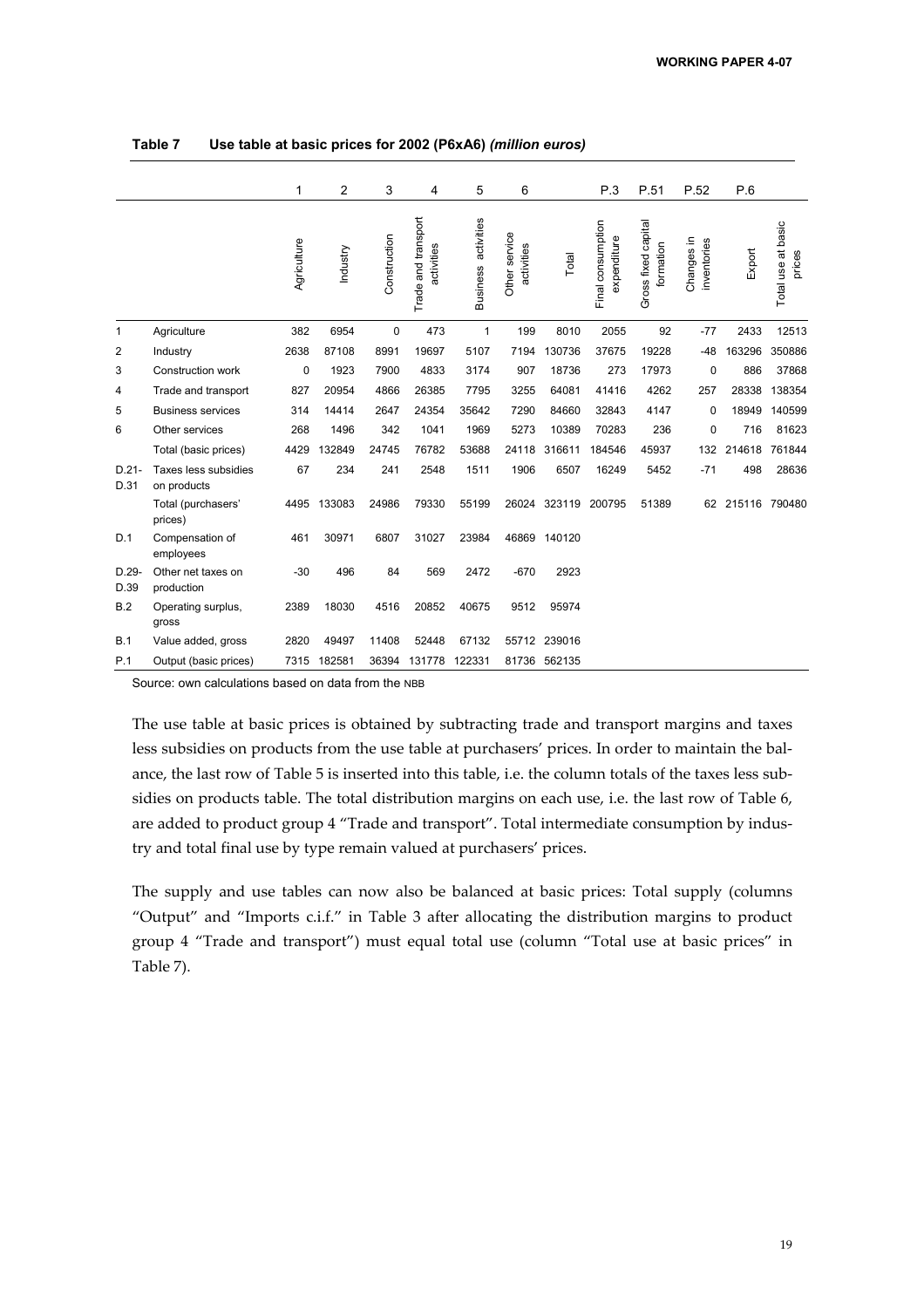### **8.3. Imported and Domestic Use Tables**

|   |                          | 1           | 2        | 3            | 4                                    | 5                             | 6                              | P.2    | P.3                              | P.51                                | P.52                      | P.6    |               |
|---|--------------------------|-------------|----------|--------------|--------------------------------------|-------------------------------|--------------------------------|--------|----------------------------------|-------------------------------------|---------------------------|--------|---------------|
|   |                          | Agriculture | Industry | Construction | and transport<br>activities<br>Trade | activities<br><b>Business</b> | service<br>activities<br>Other | Total  | Final consumption<br>expenditure | capital<br>formation<br>Gross fixed | Changes in<br>inventories | Export | Total imports |
| 1 | Agriculture              | 201         | 2248     | 0            | 141                                  | 0                             | 15                             | 2606   | 1018                             | 51                                  | 0                         | 1283   | 4957          |
| 2 | Industry                 | 595         | 58786    | 2491         | 9008                                 | 1828                          | 2907                           | 75614  | 20053                            | 12200                               | 541                       | 55998  | 164405        |
| 3 | Construction work        | $\mathbf 0$ | 43       | 201          | 68                                   | 85                            | 25                             | 422    | $\Omega$                         | 42                                  | 0                         | 0      | 464           |
| 4 | Trade and transport      | 76          | 2733     | 303          | 7162                                 | 2123                          | 313                            | 12710  | 534                              | 22                                  | 0                         | 348    | 13614         |
| 5 | <b>Business services</b> | 27          | 2500     | 438          | 3856                                 | 6223                          | 812                            | 13855  | 781                              | 517                                 | $\mathbf 0$               | 75     | 15227         |
| 6 | Other services           | 6           | 51       | 13           | 66                                   | 252                           | 455                            | 843    | 53                               | 0                                   | 0                         | 144    | 1040          |
|   | Total                    | 904         | 66361    | 3446         | 20300                                | 10511                         | 4528                           | 106050 | 22439                            | 12831                               | 541                       | 57847  | 199709        |

#### **Table 8 Use table for imports for 2002 (P6xA6)** *(million euros)*

Source: own calculations based on data from the NBB

This table presents the intermediate and final consumption of imported goods and services. The column "Total imports" corresponds to the column "Imports c.i.f." in Table 3 after having allocated the distribution margins to product group 4 "Trade and transport".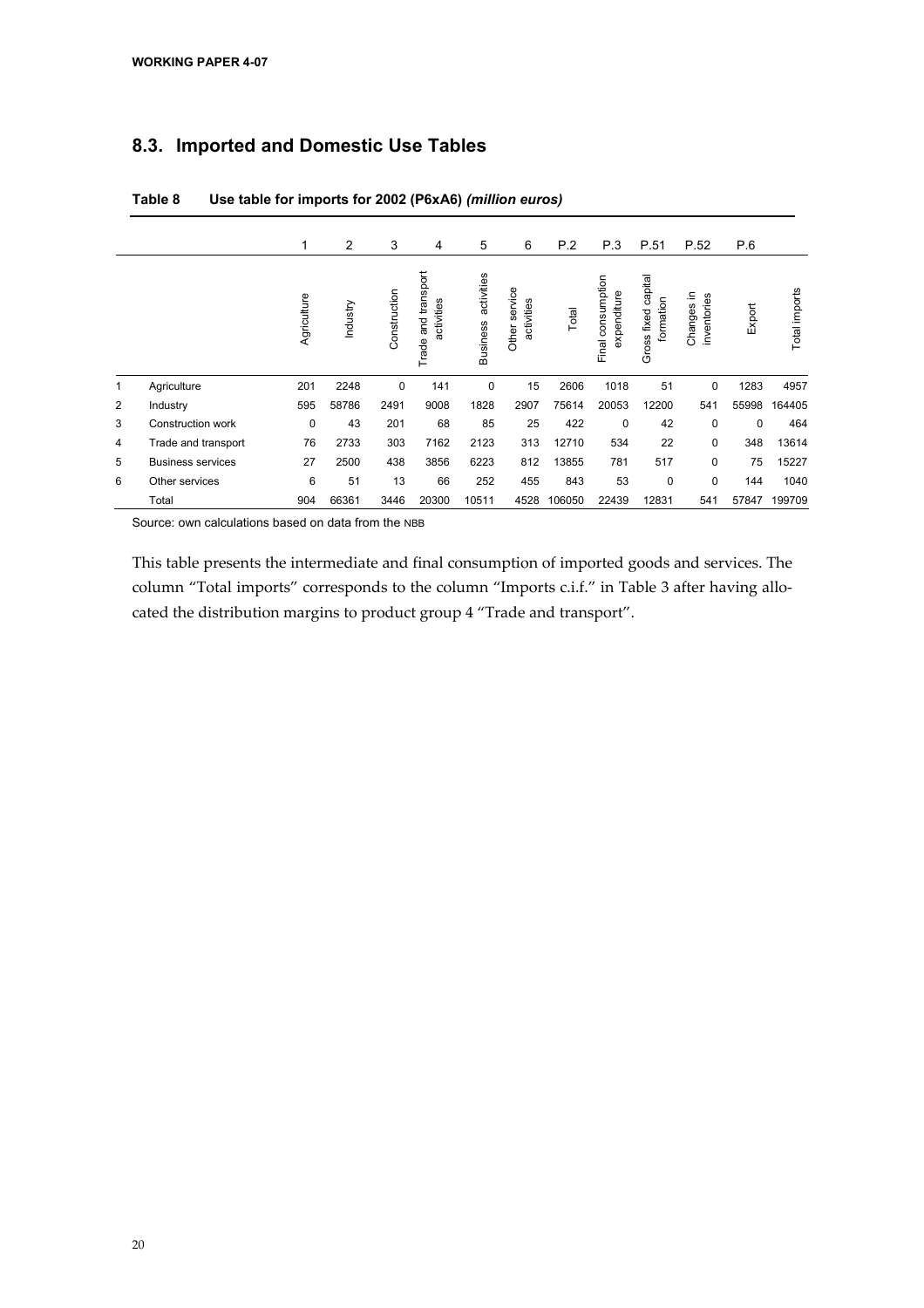|                  |                                     | 1           | $\overline{2}$ | 3            | 4                                 | 5                             | 6                           | P.2          | P.3                              | P.51                             | P.52                      | P.6              |           |
|------------------|-------------------------------------|-------------|----------------|--------------|-----------------------------------|-------------------------------|-----------------------------|--------------|----------------------------------|----------------------------------|---------------------------|------------------|-----------|
|                  |                                     | Agriculture | Industry       | Construction | Trade and transport<br>activities | activities<br><b>Business</b> | Other service<br>activities | Total        | Final consumption<br>expenditure | Gross fixed capital<br>formation | Changes in<br>inventories | Export           | Total use |
| 1                | Agriculture                         | 181         | 4706           | 0            | 332                               | $\mathbf 0$                   | 184                         | 5404         | 1037                             | 41                               | $-77$                     | 1150             | 7556      |
| 2                | Industry                            | 2043        | 28322          | 6500         | 10689                             | 3279                          | 4287                        | 55122        | 17622                            | 7028                             | $-590$                    | 107298           | 186481    |
| 3                | <b>Construction work</b>            | 0           | 1880           | 7698         | 4765                              | 3089                          | 882                         | 18314        | 273                              | 17931                            | $\mathbf 0$               | 886              | 37404     |
| 4                | Trade and transport                 | 750         | 18222          | 4563         | 19223                             | 5672                          | 2942                        | 51371        | 40883                            | 4240                             | 257                       | 27990            | 124740    |
| 5                | <b>Business services</b>            | 288         | 11914          | 2209         | 20498                             | 29419                         | 6477                        | 70805        | 32062                            | 3630                             | 0                         | 18875            | 125372    |
| 6                | Other services                      | 262         | 1444           | 329          | 974                               | 1717                          | 4818                        | 9545         | 70230                            | 236                              | $\mathbf 0$               | 572              | 80583     |
|                  | Use of domestic<br>output           | 3525        | 66488          | 21299        | 56482                             | 43177                         | 19591                       | 210561       | 162107                           | 33106                            | $-409$                    | 156771           | 562135    |
|                  | Use of imports                      | 904         | 66361          | 3446         | 20300                             | 10511                         | 4528                        | 106050       | 22439                            | 12831                            | 541                       | 57847            | 199709    |
| $D.21 -$<br>D.31 | Taxes less subsidies<br>on products | 67          | 234            | 241          | 2548                              | 1511                          | 1906                        | 6507         | 16249                            | 5452                             | $-71$                     | 498              | 28636     |
|                  | Total (purchasers'<br>prices)       | 4495        | 133083         | 24986        | 79330                             | 55199                         | 26024                       | 323119       | 200795                           | 51389                            |                           | 62 215116 790480 |           |
| D.1              | Compensation of<br>employees        | 461         | 30971          | 6807         | 31027                             | 23984                         | 46869                       | 140120       |                                  |                                  |                           |                  |           |
| $D.29-$<br>D.39  | Other net taxes on<br>production    | $-30$       | 496            | 84           | 569                               | 2472                          | $-670$                      | 2923         |                                  |                                  |                           |                  |           |
| B.2              | Operating surplus,<br>gross         | 2389        | 18030          | 4516         | 20852                             | 40675                         | 9512                        | 95974        |                                  |                                  |                           |                  |           |
| B.1              | Value added, gross                  | 2820        | 49497          | 11408        | 52448                             | 67132                         |                             | 55712 239016 |                                  |                                  |                           |                  |           |
| P.1              | Output (basic prices)               | 7315        | 182581         | 36394        | 131778                            | 122331                        |                             | 81736 562135 |                                  |                                  |                           |                  |           |

**Table 9 Use table at basic prices for domestic output for 2002 (P6xA6)** *(million euros)*

Source: own calculations based on data from the NBB

The use table for domestic output is obtained by subtracting the use table for imports (Table 8) from the use table at basic prices (Table 7). It has the same format as Table 7, but one extra row has been added: the separate row of the total imported uses by industry and by type, which is the same as the last row of Table 8. The column "Total use" corresponds to the column "Output" in Table 3 after having allocated the distribution margins to product group 4 "Trade and transport".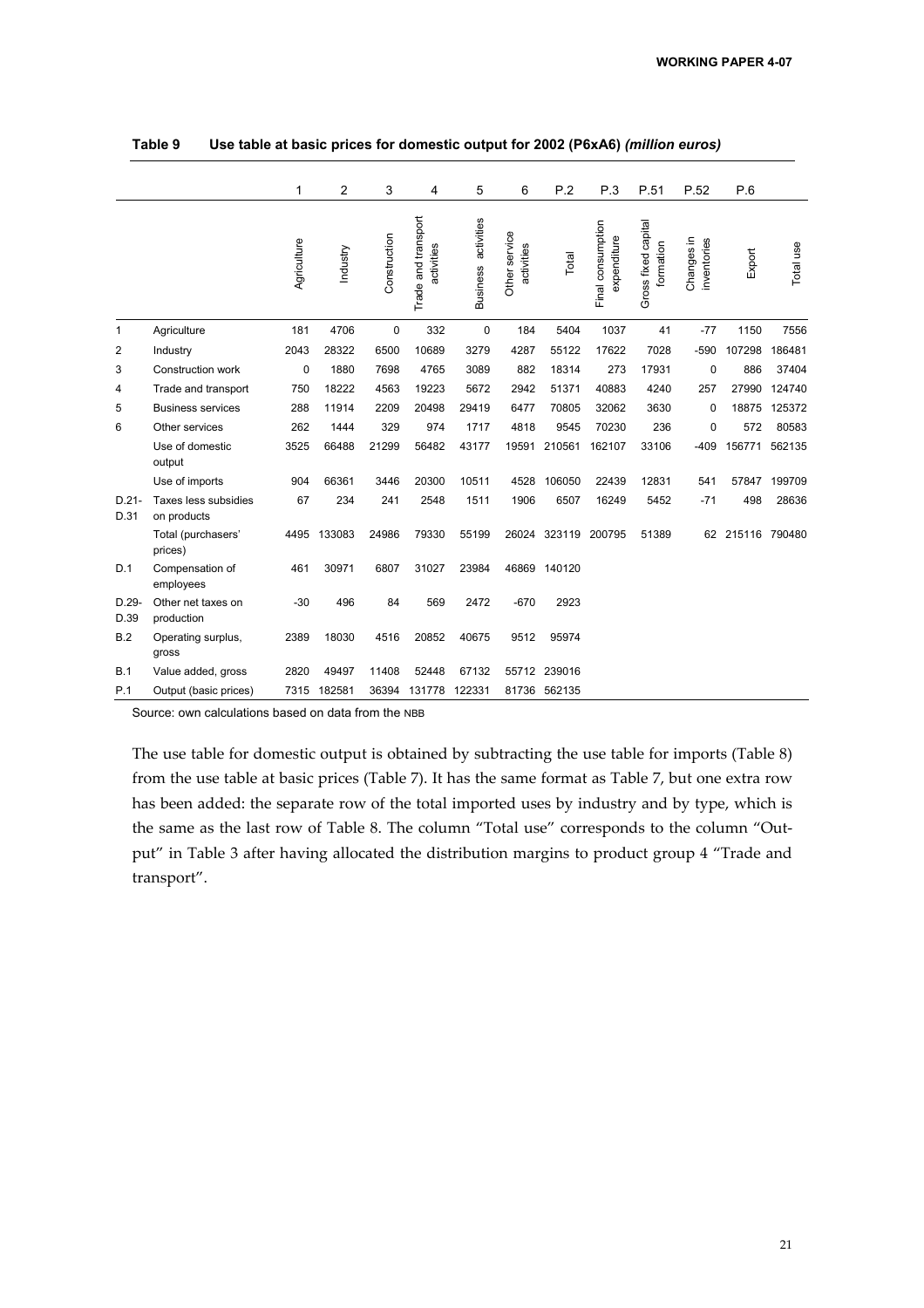## **8.4. Supply and Use Tables at Constant Prices**

|   |                          | 1           | 2        | 3            | 4                                    | 5                             | 6                           | P.1    | P.7              |                                 |
|---|--------------------------|-------------|----------|--------------|--------------------------------------|-------------------------------|-----------------------------|--------|------------------|---------------------------------|
|   |                          | Agriculture | Industry | Construction | and transport<br>activities<br>Trade | activities<br><b>Business</b> | Other service<br>activities | Output | c.i.f<br>Imports | Total supply at basic<br>prices |
| 1 | Agriculture              | 7310        | 62       | 0            | 144                                  | 18                            | 61                          | 7595   | 4948             | 12543                           |
| 2 | Industry                 | 29          | 176067   | 1275         | 9035                                 | 1678                          | 93                          | 188175 | 163648           | 351824                          |
| 3 | Construction work        | 0           | 497      | 33602        | 799                                  | 1463                          | 2                           | 36363  | 463              | 36825                           |
| 4 | Trade and transport      | 9           | 5734     | 266          | 111356                               | 1702                          | 520                         | 119587 | 13443            | 133030                          |
| 5 | <b>Business services</b> | $\Omega$    | 966      | 133          | 6008                                 | 113033                        | 1304                        | 121443 | 14861            | 136305                          |
| 6 | Other services           | $\mathbf 0$ | 160      | 103          | 141                                  | 527                           | 74681                       | 75613  | 986              | 76598                           |
|   | Total (basic prices)     | 7348        | 183485   | 35379        | 127482                               | 118421                        | 76660                       | 548776 | 198350           | 747125                          |

| Table 10 | Supply table at constant basic prices of 2000 for 2002 (P6xA6) (million euros) |  |  |
|----------|--------------------------------------------------------------------------------|--|--|
|----------|--------------------------------------------------------------------------------|--|--|

Source: own calculations based on data from the NBB

In Table 10, distribution margins have been allocated to product group 4 "Trade and transport".

|                  |                                     | 1           | 2        | 3            | 4                                 | 5                             | 6                           |        | P.3                              | P.51                             | P.52                      | P.6           |                              |
|------------------|-------------------------------------|-------------|----------|--------------|-----------------------------------|-------------------------------|-----------------------------|--------|----------------------------------|----------------------------------|---------------------------|---------------|------------------------------|
|                  |                                     | Agriculture | Industry | Construction | Trade and transport<br>activities | activities<br><b>Business</b> | Other service<br>activities | Total  | Final consumption<br>expenditure | Gross fixed capital<br>formation | Changes in<br>inventories | Export        | Total use at basic<br>prices |
| 1                | Agriculture                         | 390         | 7335     | $\mathbf 0$  | 475                               | 1                             | 192                         | 8392   | 2014                             | 92                               | $-324$                    | 2368          | 12543                        |
| $\overline{2}$   | Industry                            | 2581        | 89315    | 8979         | 19722                             | 5005                          | 6678                        | 132279 | 37499                            | 19849                            | 124                       | 162072        | 351824                       |
| 3                | Construction work                   | 0           | 1765     | 7652         | 4698                              | 2917                          | 865                         | 17898  | 270                              | 17786                            | 0                         | 872           | 36825                        |
| 4                | Trade and transport                 | 742         | 20112    | 4561         | 25416                             | 7549                          | 3114                        | 61494  | 39515                            | 4068                             | 952                       | 27000         | 133030                       |
| 5                | <b>Business services</b>            | 293         | 13982    | 2556         | 23645                             | 34182                         | 6973                        | 81630  | 31813                            | 4258                             | 0                         | 18603         | 136305                       |
| 6                | Other services                      | 247         | 1424     | 322          | 967                               | 1871                          | 4931                        | 9762   | 65955                            | 215                              | 0                         | 666           | 76598                        |
|                  | Total (basic prices)                | 4253        | 133933   | 24070        | 74923                             | 51525                         | 22753                       | 311456 | 177065                           | 46268                            | 753                       | 211583        | 747125                       |
| $D.21 -$<br>D.31 | Taxes less subsidies<br>on products | 46          | 563      | 247          | 2475                              | 1643                          | 2179                        | 7153   | 15185                            | 5123                             | $-60$                     | 199           | 27600                        |
|                  | Total (purchasers'<br>prices)       | 4299        | 134496   | 24316        | 77398                             | 53168                         | 24931                       | 318609 | 192251                           | 51391                            | 692                       | 211782 774725 |                              |
| B.1              | Value added, gross                  | 3050        | 48989    | 11063        | 50084                             | 65253                         | 51729                       | 230167 |                                  |                                  |                           |               |                              |
| P.1              | Output (basic prices)               | 7348        | 183485   | 35379        | 127482                            | 118421                        | 76660                       | 548776 |                                  |                                  |                           |               |                              |

**Table 11 Use table at constant basic prices of 2000 for 2002 (P6xA6)** *(million euros)*

Source: own calculations based on data from the NBB

This table has almost the same format as the use table at current basic prices. The only difference is that the components of gross value added are not deflated. The identities that link the constant price supply and use tables by product and by industry can be immediately derived.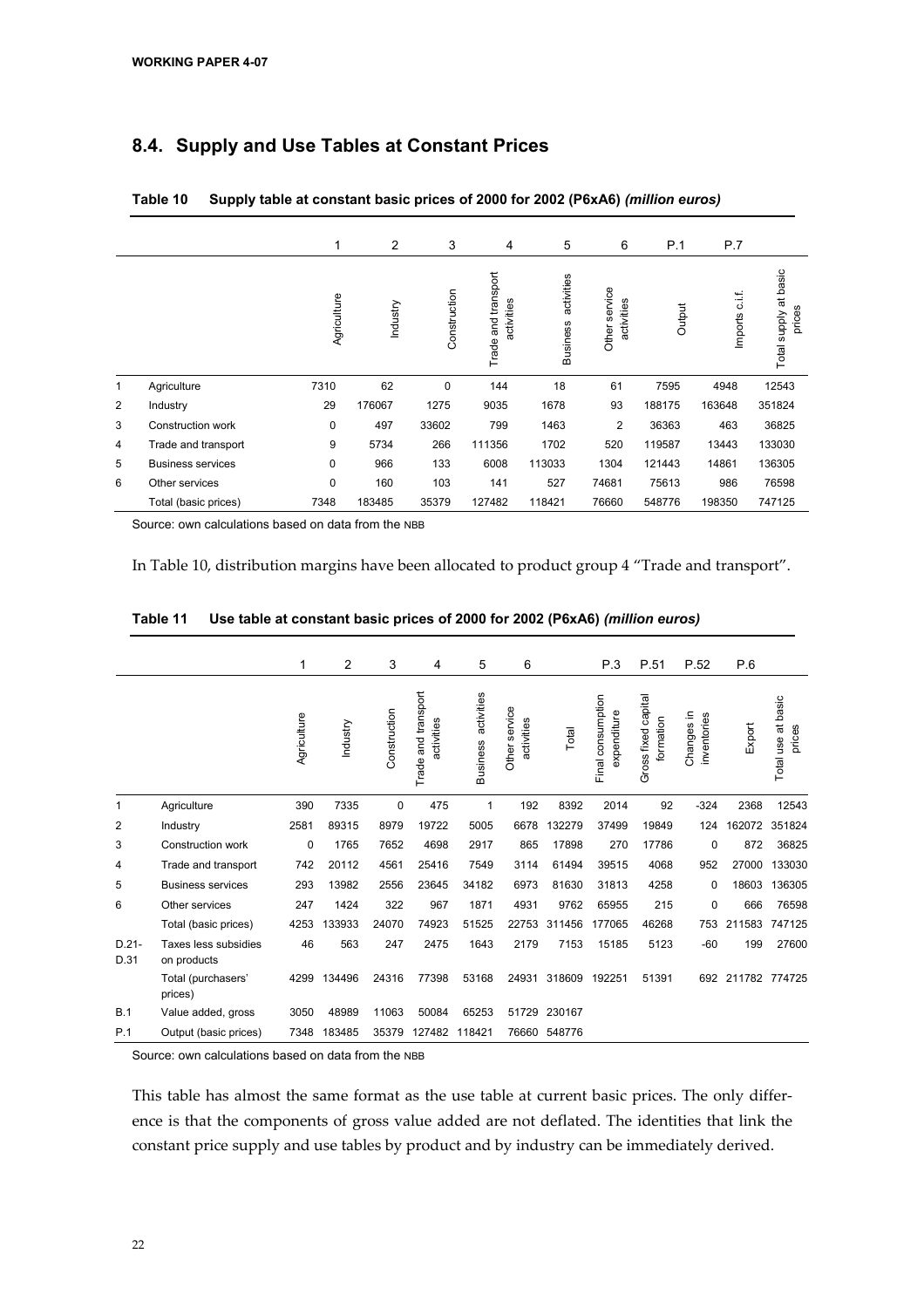## **9. Conclusion**

The aim of this paper was to provide a brief overview of the methodology for the compilation of current and constant price supply and use tables for Belgium over the period 1995-2002. In our approach to this compilation, we have tried to respect as much as possible the methods used for the construction of the national accounts and existing current price supply and use tables. This was particularly true for the breakdown of industries and products in order to respect the EUK72 classification. However, for several other tasks, it proved impossible to avoid making use of proportional distributions over products or industries or both.

It seems useful to repeat that the tables that have been compiled are not official data. However, as a member of the statistical follow-up committee for the Belgian part of the EUKLEMS database, the NBB was regularly informed about the results as well as the compilation methodology.

Furthermore, the compilation of constant price supply and use tables was a pioneering work, since, to the best of our knowledge, such tables have never been produced before for Belgium. Given the existing current price tables, we decided that it was most appropriate to apply the sequential approach, which implies deflating those current price tables at basic prices under the assumption of an identical price in all uses. We did, however, take the availability of separate price indices for domestic output and imports into account by deflating use tables from domestic production and imports separately, thereby improving on the standard sequential approach.

As a result of the work based on the methodology described in this paper, we have obtained a series of current and constant price supply and use tables for the years 1995-2002. Even though the time span covered is not as long as we would have wanted it to be, this time series should prove to be a very useful tool, not only as input for the EUKLEMS productivity database, but also for applied economic analysis at the industry level for Belgium. We do indeed hope that these data will be widely used beyond the descriptive analyses that we have provided in the last chapter. Extending the time series to the years 2003 and 2004 will become feasible once the NBB has compiled the official current price supply and use tables for those years.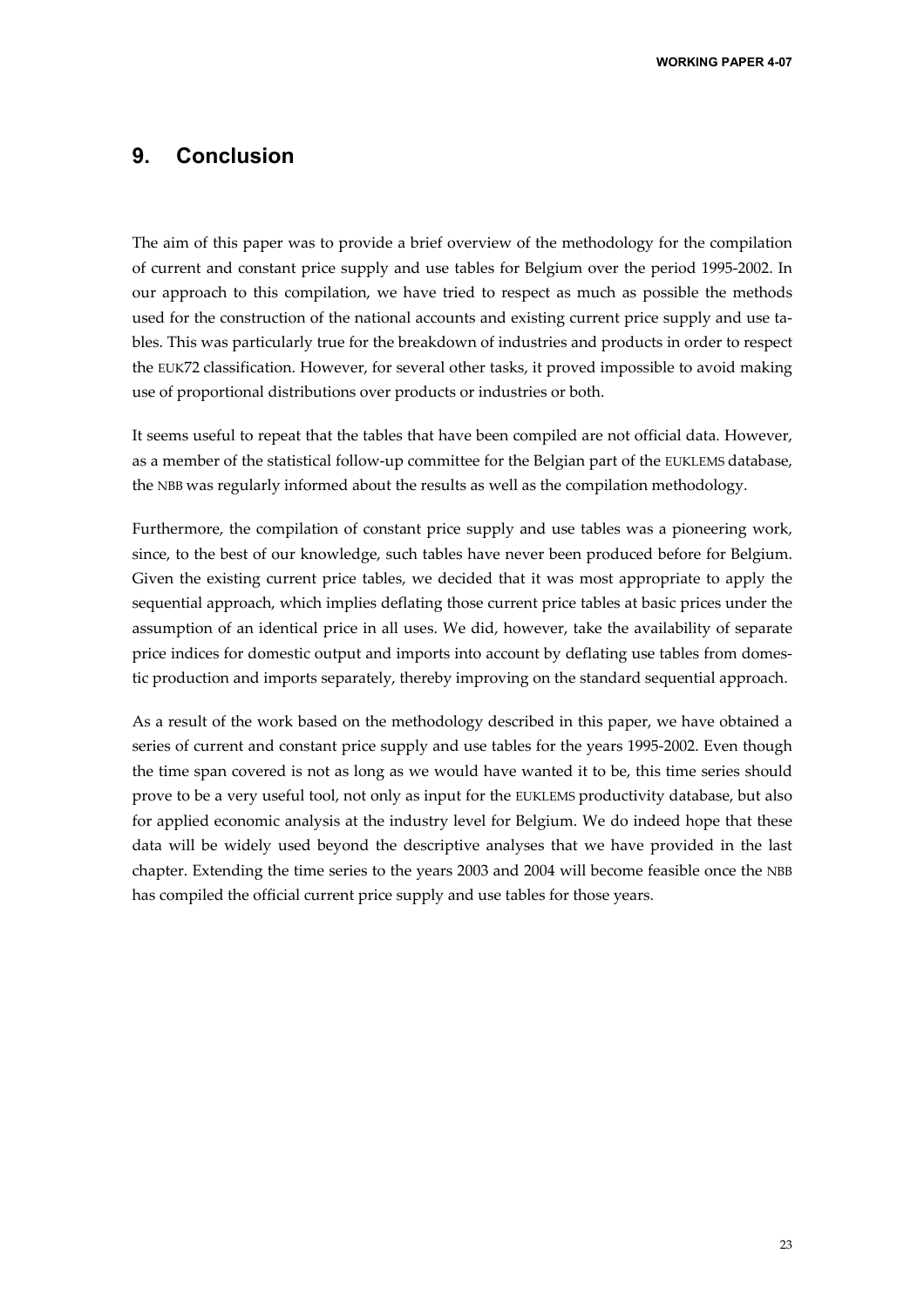## **References**

- Avonds, L. (2005), "Belgian Input-Output Tables: State of the Art", paper presented at the 15<sup>th</sup> International Conference on Input-Output Techniques, Beijing (www.iioa.org).
- Avonds, L., and Gilot, A. (2002), "The new Belgian Input-Output Table General Principles", paper presented at the 14th International Conference on Input-Output Techniques, Montreal (www.iioa.org).
- Avonds, L., Deguel, V., Gilot, A., Hambÿe, C., van den Cruyce, B., and Wera, J. (2003), "Méthodologie de la construction de l'IO95", unpublished, internal document, Federal Planning Bureau, Brussels.
- Eurostat (1996), "European System of Accounts ESA 1995", Luxembourg.
- Hambÿe, C. (2000), "La matrice importée des emplois", unpublished, internal document, Federal Planning Bureau, Brussels.
- Hambÿe, C. (2001), "La matrice importée des services", unpublished, internal document, Federal Planning Bureau, Brussels.
- NAI (2003), "Comptes nationaux Partie 3, Tableaux des ressources et des emplois 1995, 1997 et 1999", Institute for National Accounts, National Bank of Belgium (ed.), Brussels.
- NAI (2004a), "Comptes nationaux Partie 2, Comptes détaillés et tableaux 1995-2003", Institute for National Accounts, National Bank of Belgium (ed.), Brussels.
- NAI (2004b), "Comptes nationaux Partie 3, Tableaux des ressources et des emplois 2000", Institute for National Accounts, National Bank of Belgium (ed.), Brussels.
- NAI (2004c), "Comptes nationaux Comptes des administrations publiques 2003", Institute for National Accounts, National Bank of Belgium (ed.), Brussels.
- NAI (2005a), "Comptes nationaux Partie 2, Comptes détaillés et tableaux 1995-2004", Institute for National Accounts, National Bank of Belgium (ed.), Brussels.
- NAI (2005b), "Comptes nationaux Partie 3, Tableaux des ressources et des emplois 2000-2001", Institute for National Accounts, National Bank of Belgium (ed.), Brussels.
- NAI (2005c), "Comptes nationaux Comptes des administrations publiques 2004", Institute for National Accounts, National Bank of Belgium (ed.), Brussels.
- NAI (2006a), "Comptes nationaux Partie 2, Comptes détaillés et tableaux 1995-2005", Institute for National Accounts, National Bank of Belgium (ed.), Brussels.
- NAI (2006b), "Comptes nationaux Partie 3, Tableaux des ressources et des emplois 2001-2002", Institute for National Accounts, National Bank of Belgium (ed.), Brussels.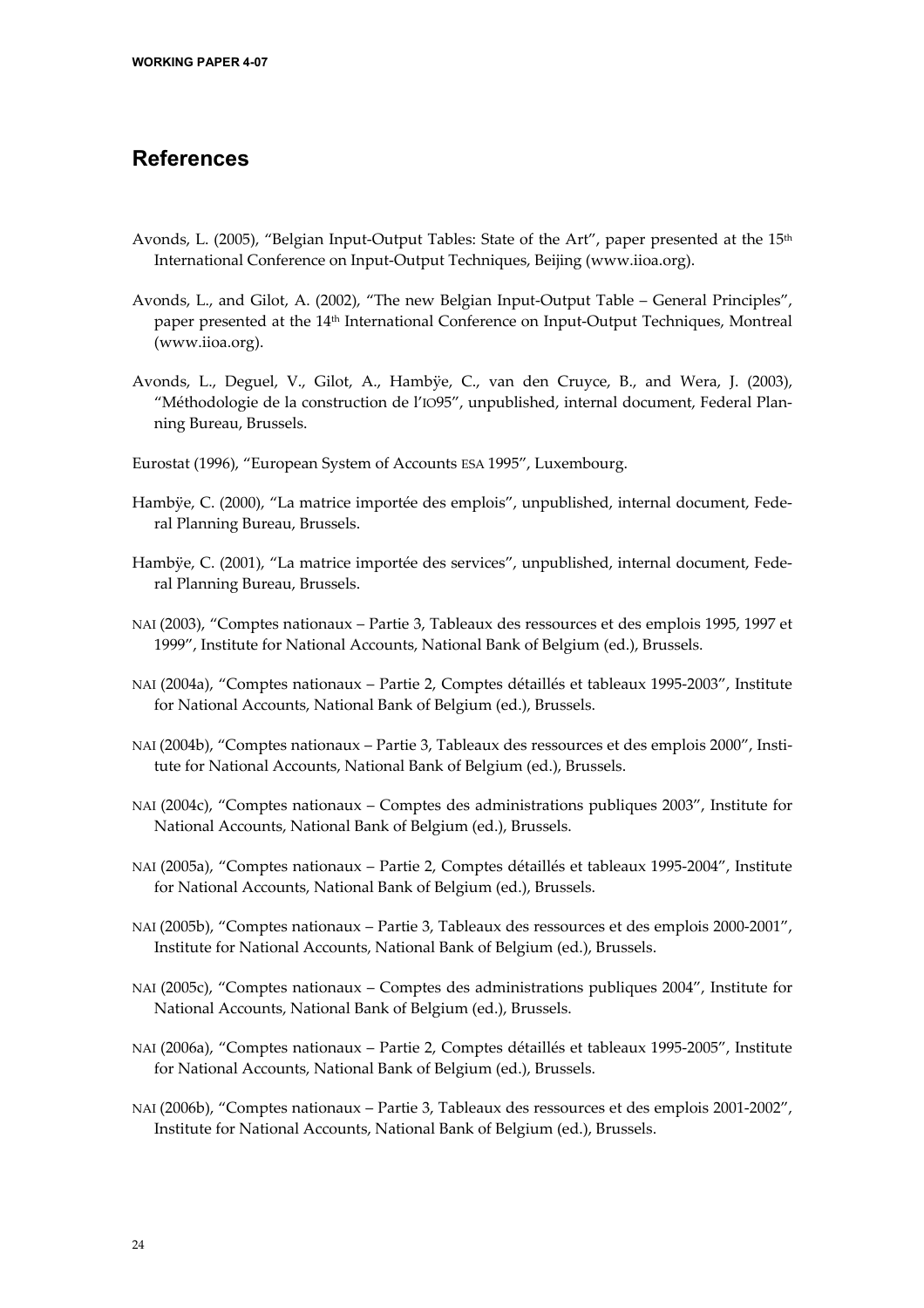- NAI (2006c), "Comptes nationaux Comptes des administrations publiques 2005", Institute for National Accounts, National Bank of Belgium (ed.), Brussels.
- United Nations (1999), "Handbook of Input-Output Table Compilation and Analysis", Department of Economic and Social Affairs, Statistics Division, United Nations, New York.
- Van den Cruyce, B. (2003), "The use tables for imported goods and for trade margins", Working Paper 04-03, Federal Planning Bureau, Brussels.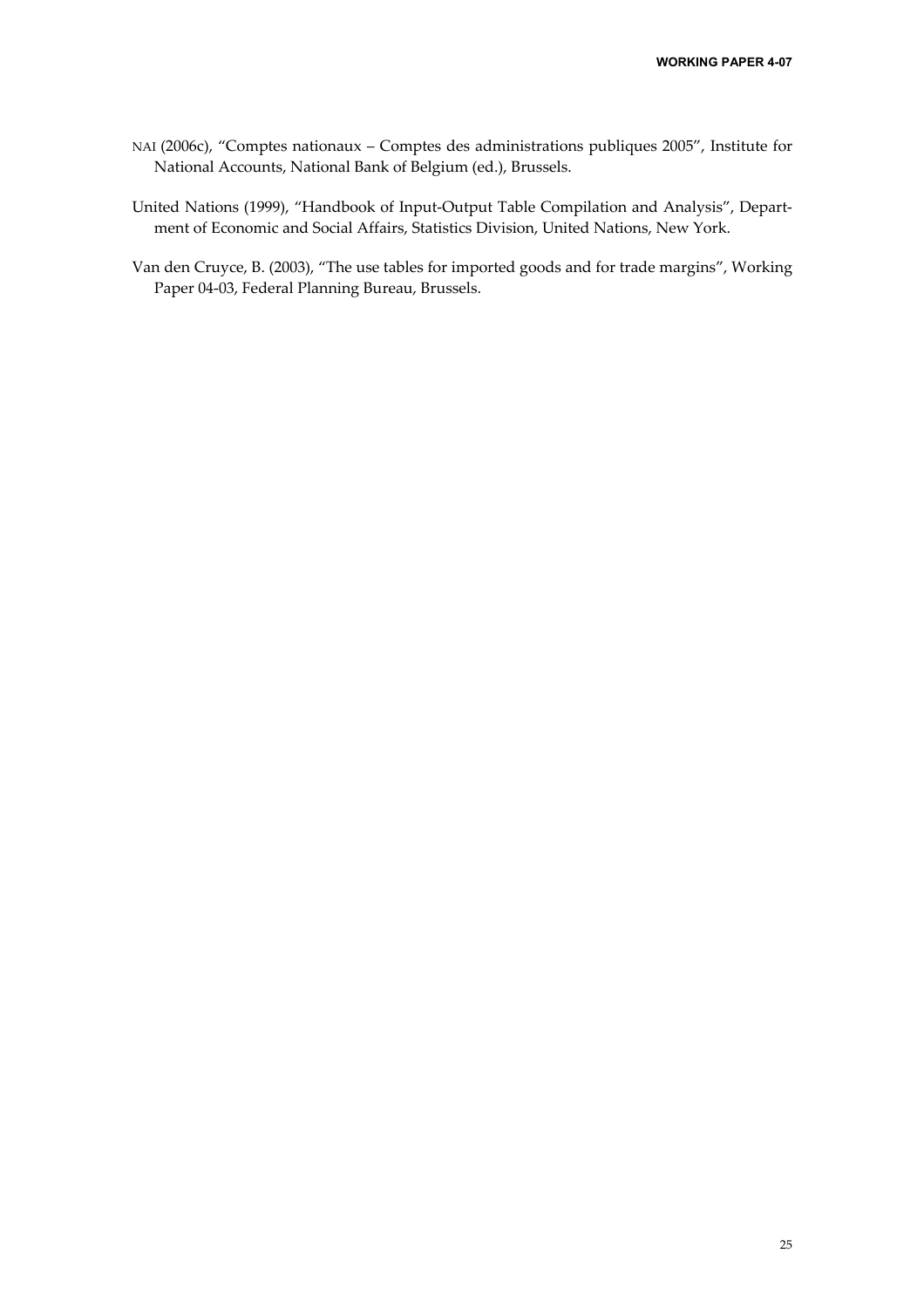# **Appendix**

#### *EUK72 classification with correspondence to NACE Rev.1.1 A60 and to SUT classification*

| Code<br><b>EUK72</b> | Description_EUK72                                          | NACE Rév.1.1<br>A60 | code industry SUT  |  |
|----------------------|------------------------------------------------------------|---------------------|--------------------|--|
| 1                    | Agriculture                                                | 01                  | 01A1               |  |
| $\overline{c}$       | Forestry                                                   | 02                  | 02A1               |  |
| В                    | Fishing                                                    | 05                  | 05A1               |  |
| 10                   | Mining of coal and lignite; extraction of peat             | 10                  | n.a.               |  |
| 11                   | Extraction of crude petroleum and natural gas and services | 11                  | n.a.               |  |
| 12                   | Mining of uranium and thorium ores                         | 12                  | n.a.               |  |
| 13                   | Mining of metal ores                                       | 13                  | n.a.               |  |
| 14                   | Other mining and quarrying                                 | 14                  | 14A1               |  |
| 15                   | Food products and beverages                                | 15                  | 15A1 to 15L1       |  |
| 16                   | Tobacco products                                           | 16                  | 16A1               |  |
| 17                   | <b>Textiles</b>                                            | 17                  | 17A1 and 17B1      |  |
| 18                   | Wearing apparel, dressing and dying of fur                 | 18                  | 18A1               |  |
| 19                   | Leather, leather products and footwear                     | 19                  | 19A1               |  |
| 20                   | Wood and products of wood and cork                         | 20                  | 20A1               |  |
| 21                   | Pulp, paper and paper products                             | 21                  | 21A1               |  |
| 221                  | Publishing                                                 | 22 partim           | 22A1               |  |
| 22x                  | Printing and reproduction                                  | 22 partim           | 22B1               |  |
| 23                   | Coke, refined petroleum products and nuclear fuel          | 23                  | 23A1               |  |
| 244                  | Pharmaceuticals                                            | 24 partim           | 24D1               |  |
|                      |                                                            | 24 partim           | 24A1 to 24C1       |  |
| 24x                  | Chemicals excluding pharmaceuticals                        |                     | 24E1 to 24G1       |  |
| 25                   | Rubber and plastics products                               | 25                  | 25A1 to 25B1       |  |
| 26                   | Other non-metallic mineral products                        | 26                  | 26A1 to 26D1       |  |
| 27                   | Basic metals                                               | 27                  | 27A1 and 27B1      |  |
| 28                   | Fabricated metal products                                  | 28                  | 28A1 to 28C1       |  |
| 29                   | Machinery, n.e.c.                                          | 29                  | 29A1 to 29D1       |  |
| 30                   | Office, accounting and computing machinery                 | 30                  | 30A1               |  |
| 313                  | Insulated wire                                             | 31 partim           | 31A1 partim        |  |
| 31x                  | Other electrical machinery and apparatus n.e.c.            | 31 partim           | 31A1 partim + 31B1 |  |
| 321                  | Electronic valves and tubes                                | 32 partim           | 32A1 partim        |  |
| 322                  | Telecommunication equipment                                | 32 partim           | 32A1 partim        |  |
| 323                  | Radio and television receivers                             | 32 partim           | 32A1 partim        |  |
| 331t3                | Scientific instruments                                     | 33 partim           | 33A1 partim        |  |
| 334t5                | Other instruments                                          | 33 partim           | 33A1 partim        |  |
| 34                   | Motor vehicles, trailers and semi-trailers                 | 34                  | 34A1 and 34B1      |  |
| 351                  | Building and repairing of ships and boats                  | 35 partim           | 35A1 partim        |  |
| 353                  | Aircraft and spacecraft                                    | 35 partim           | 35A1 partim        |  |
| 35x                  | Railroad equipment and transport equipment n.e.c.          | 35 partim           | 35A1 partim + 35B1 |  |
| 36                   | Manufacturing n.e.c.                                       | 36                  | 36A1 to 36C1       |  |
| 37                   | Recycling                                                  | 37                  | 37A1               |  |
| 40x                  | Electricity supply                                         | 40 partim           | 40A1 partim        |  |
| 402                  | Gas supply                                                 | 40 partim           | 40A1 partim        |  |
| 41                   | Water supply                                               | 41                  | 41A1               |  |
| F                    | Construction                                               | 45                  | 45A1 to 45E1       |  |